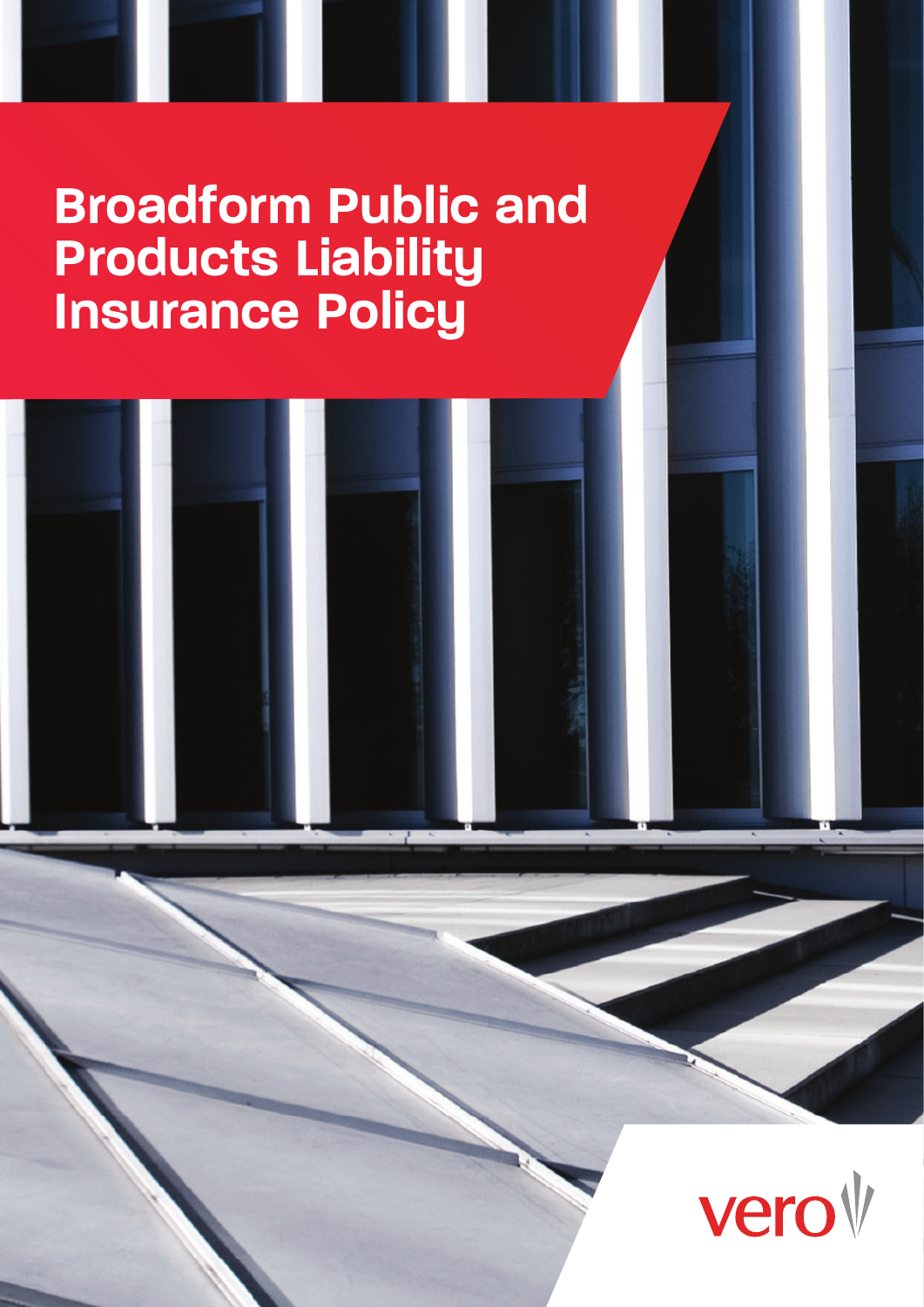## Broadform Public and Products Liability Insurance Policy

| <b>Introduction</b>                                                                 | 1  |
|-------------------------------------------------------------------------------------|----|
| <b>Policy wording</b>                                                               |    |
| 1. Insuring clauses                                                                 | 1  |
| Section A - Public liability                                                        | 1  |
| Section B - Products liability                                                      | 1  |
| 2. Extensions                                                                       | 1  |
| 3. Limits of liability                                                              | 2  |
| 4. Defence costs and supplementary payments                                         | 2  |
| 5. Deductible                                                                       | 3  |
| <b>6. Exclusions</b>                                                                | 3  |
| Exclusions applicable to Section A - Public liability and any extensions thereto    | 3  |
| 6.1 Aircraft, watercraft and hovercraft                                             | 3  |
| 6.2 Defective work                                                                  | 3  |
| 6.3 Products liability                                                              | 3  |
| 6.4 Property in the insured's care, custody or control                              | 3  |
| 6.5 Vehicles                                                                        | 4  |
| Exclusions applicable to Section B - Products liability and any extensions thereto  | 4  |
| 6.6 Aircraft products                                                               | 4  |
| 6.7 Product recall or replacement                                                   | 4  |
| 6.8 Public liability                                                                | 4  |
| General exclusions (applicable to both Sections A and B and any extensions thereto) | 4  |
| 6.9 Advertising injury                                                              | 5  |
| 6.10 Asbestos                                                                       | 5  |
| 6.11 Cyber, privacy breach and confidential or personal information breach          | 5  |
| 6.12 Defamation                                                                     | 6  |
| 6.13 Employers liability                                                            | 6  |
| 6.14 Liability under agreement                                                      | 6  |
| 6.15 Loss of use                                                                    | 6  |
| 6.16 Penalties and punitive damages                                                 | 6  |
| 6.17 Pollution                                                                      | 6  |
| 6.18 Professional liability and errors or omissions                                 |    |
| 6.19 Radioactive contamination                                                      |    |
| 6.20 Terrorism                                                                      |    |
| 6.21 War                                                                            |    |
| 7. Definitions                                                                      |    |
| 8. Conditions                                                                       | 11 |
| <b>Notices</b>                                                                      | 13 |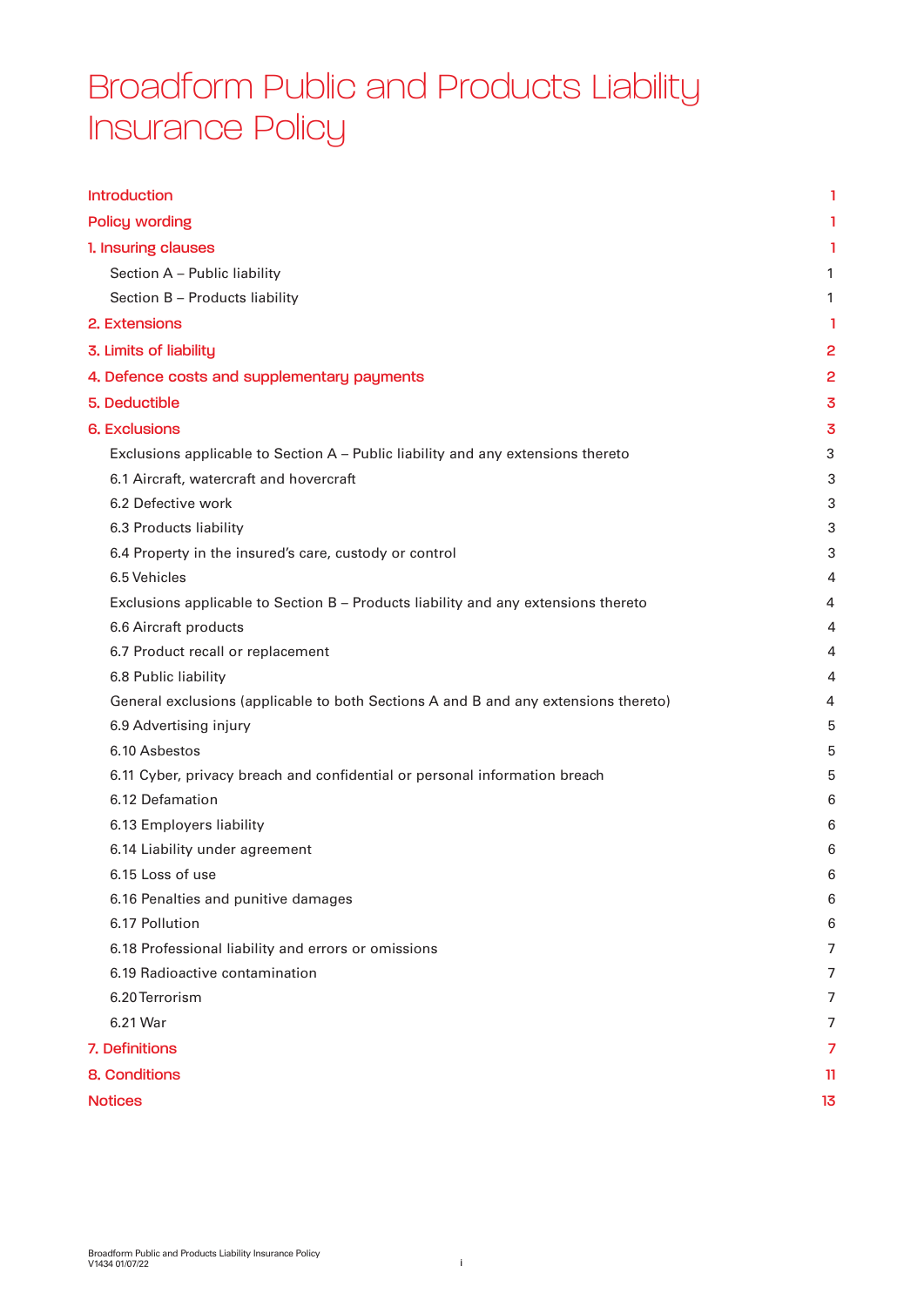## <span id="page-2-0"></span>Introduction

Please read the policy carefully to ensure that it meets your requirements. The insurer will provide insurance in accordance with the terms of this policy.

The policy, endorsements and the schedule shall be read together as one contract and any word or expression to which a specific meaning has been attached, and appears in **bold** font shall bear that specific meaning wherever it may appear. The singular shall include the plural and vice versa.

Where headings are used in this policy, they are purely descriptive in nature and are not intended to be used for interpretative purposes.

The named insured received important notices about their duty of disclosure and our privacy statement prior to purchasing this policy. The notices are replicated at the back of this document for your reference.

Also included in the notices is important information relating to 'Extension 2 – Product errors or omissions coverage' which is issued on a claims made and notified basis.

## Policu wordin

The **Named Insured** and the **Insurer** agree that the **Insurer** will provide insurance in accordance with the terms, conditions, exclusions, definitions and **Limits of Liability** of this **Policy**.

## 1. Insuring clauses

## Section A – Public liability

The **Insurer** will pay to or on behalf of the **Insured** all sums which the **Insured** shall become legally liable to pay as **Compensation** in respect of:

- (a) **Personal Injury,** or
- (b) **Damage to Property**, or

## (c) **Advertising Injury**

happening during the **Period of Insurance** within the **Territorial Limits** as a result of an **Occurrence** and in connection with the **Insured's Business**.

## Section B – Products liability

The **Insurer** will pay to or on behalf of the **Insured** all sums which the **Insured** shall become legally liable to pay as **Compensation** in respect of:

## (a) **Personal Injury,**

- (b) **Damage to Property,**
- (c) **Advertising Injury**

happening during the **Period of Insurance** within the **Territorial Limits** as a result of an **Occurrence** and caused by or arising from the **Insured's Products**.

## 2. Extensions

These 'Extensions' are subject to the terms, conditions, exclusions and definitions of the **Policy**, unless otherwise stated.

The total of all payments made under the 'Extensions' will be part of and not in addition to the **Limit of Liability**.

Extensions to Section B - Products Liability

## Extension 1 – Product recall expense coverage

The **Insurer** will pay to the **Insured** any **Product Recall Expense** necessary because the use or consumption of any **Product** has resulted in or may result in bodily injury, death, illness or disability or physical damage to or destruction of tangible property due to:

- 1. the accidental omission of a substance or the accidental introduction or substitution of a harmful or damaging substance in the manufacture of the **Product**; or
- 2. any unintentional error or deficiency in the manufacture, design, blending, mixing, compounding or labelling of the **Product**; or
- 3. a ruling of a government or other regulatory body requiring the **Insured** to recall any **Product** as a result of any of the matters set out in paragraphs 1 or 2 above.

Coverage under this extension is subject to:

(a) the **Insured** first discovering during the **Period of Insurance** that the use or consumption of any **Product** has resulted or may result in bodily injury, death, illness or disability or physical damage to or destruction of tangible property; and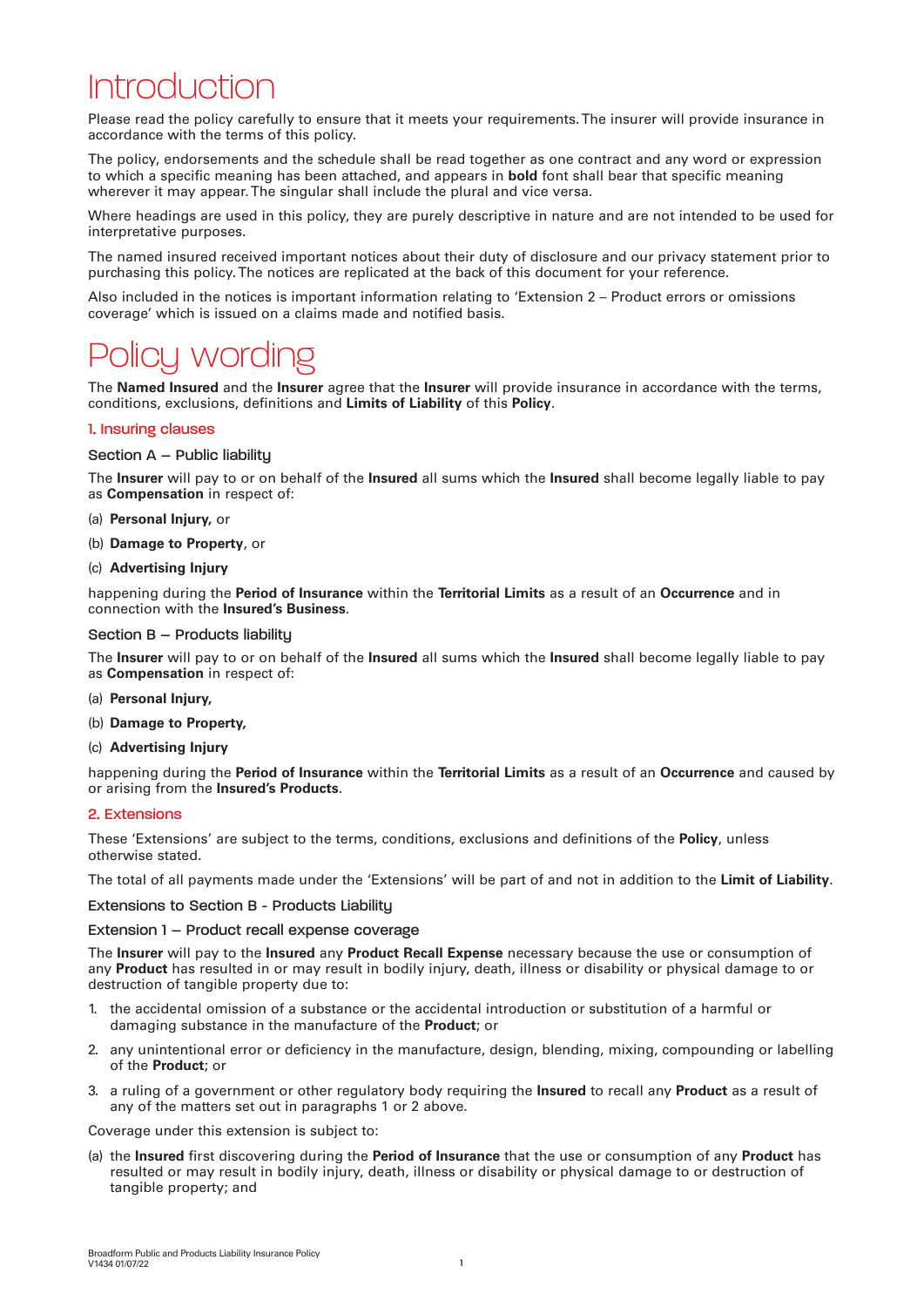- <span id="page-3-0"></span>(b) the bodily injury, death, illness or disability or physical damage to or destruction of tangible property being indemnifiable under 'Section B – Products liability'; and
- (c) the **Insurer's** maximum liability in respect of this extension for all **Product Recall Expenses** during the **Period of Insurance** not exceeding \$1,000,000, or as otherwise stated in the **Schedule**.

## Extension 2 – Product errors or omissions coverage

The **Insurer** will pay to or on behalf of the **Insured** all sums which the **Insured** becomes legally liable to pay as **Compensation** in respect of financial loss solely and directly attributable to any negligent act, error or omission committed or alleged to have been committed by or on behalf of the **Insured** in connection with the **Insured's Products**.

Coverage under this extension is subject to:

- 1. such act, error or omission occurring after the inception date of this **Policy** or the retroactive date specified in the **Schedule**, whichever the earlier; and
- 2. such act, error or omission occurring within the **Territorial Limits**; and
- 3. a demand for **Compensation** being first made against the **Insured** and notified to the Insurer during the **Period of Insurance**; and
- 4. The **Insurer's** maximum liability in respect of this extension for all claims payable during the **Period of Insurance** not exceeding \$500,000, or as otherwise stated in the **Schedule**.

## Extensions to both Section A - Public liability and Section B – Products liability

## Extension 3 – New Zealand punitive or exemplary damages

The **Insurer** will pay to or on behalf of the **Insured** all sums which the **Insured** becomes legally liable to pay in respect of punitive or exemplary damages awarded by a court in New Zealand for **Personal Injury** happening during the **Period of Insurance** in New Zealand as a result of an **Occurrence** and

- (a) in connection with the **Insured's Business;** or
- (b) caused by or arising from the **Insured's Products**.

Coverage under this extension is subject to:

- (a) the **Personal Injury** being indemnifiable under 'Section A Public liability' or 'Section B Products liability'; and
- (b) the **Insurer's** maximum liability during the **Period of Insurance** in respect of this extension for all claims resulting in legal liability for punitive or exemplary damages is NZD1,000,000 or as otherwise stated in the **Schedule**.

## 3. Limits of liability

Unless otherwise stated in the **Policy**, the **Insurer's**:

- 1. liability to indemnify the **Insured** Under Section A Public liability will not exceed the **Limit of Liability** in respect of any one **Occurrence**; and
- 2. maximum liability in respect of 'Section B Products liability' for all **Occurrences** during the **Period of Insurance** will not exceed the **Limit of Liability** Under Section A – Public liability.

The applicable **Limit of Liability** is over and above the **Deductible** payable by the **Insured**.

## 4. Defence costs and supplementary payments

With respect to claims for which indemnity is available under this **Policy**, the **Insurer** will defend, in the **Insured's**  name and on the **Insured's** behalf, any claim or suit against the **Insured** alleging such **Personal Injury** or **Damage to Property** and/or **Advertising Injury** or any other loss or damage covered under 'Extension 2 – Product errors or omissions coverage' and seeking **Compensation** on account thereof even if any of the allegations of such claim or suit is groundless, false or fraudulent and pay:

4.1 all costs and expenses incurred by the **Insurer** and/or by the **Insured** with the **Insurer's** written consent;

- 4.2 all interest accruing on the **Insurer's** portion of any judgment until the **Insurer** has paid, tendered or deposited in court that part of such judgment which does not exceed the **Limit of Liability**;
- 4.3 premium on appeal bonds or security for costs required in any suit, and premium on bonds to release attachments in any suit, for an amount not exceeding the applicable **Limit of Liability**, but the **Insurer** shall have no obligation to apply for or furnish any such bond or security;
- 4.4 expenses incurred by the **Insured** for rendering of first aid or other medical service to others at the time of any **Personal Injury** (other than the payment of any medical expense by the **Insurer** which the **Insurer** is prevented from paying by law);
- 4.5 temporary protection of property, including temporary repairs or protection of property of others that has been damaged as a result of an **Occurrence** which is the subject of indemnity under this **Policy**;
- 4.6 reasonable expenses incurred by the **Insured** at the **Insurer's** written request or with the **Insurer's** written consent (including loss of wages or salary, but not loss of other income) as a result of the **Insured's** attendance at hearings or trials relating to a liability covered by this **Policy**.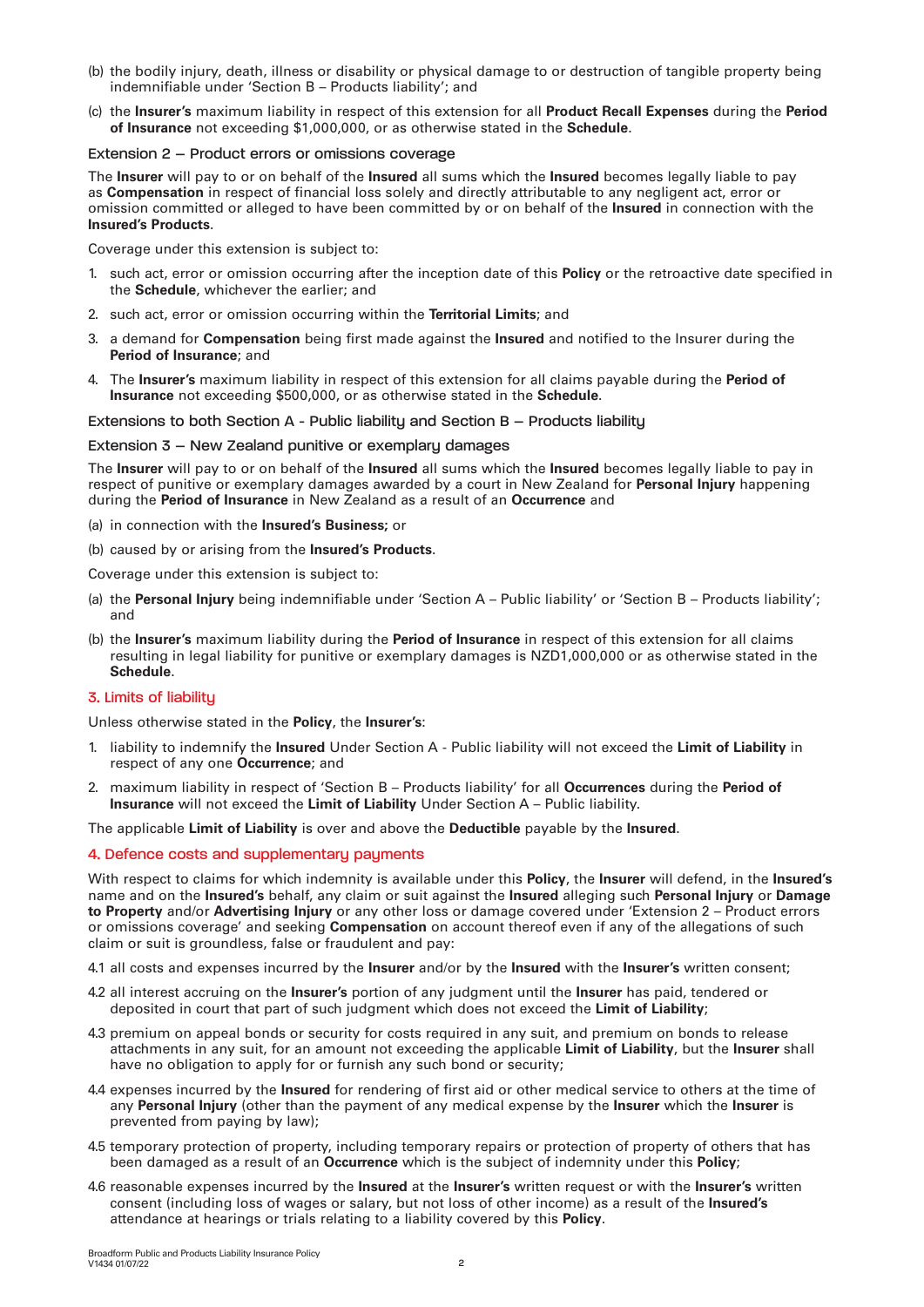- <span id="page-4-0"></span>4.7 all costs incurred by the **Insured** with the **Insurer's** written consent for legal representation at any coronial inquest or inquiry, court or tribunal, royal commission or government inquiry, or any inquiry or hearing of a disciplinary nature held before a legally constituted inquiry board, committee, or authority.
- 4.8 up to \$25,000 in respect of each **Occurrence** for reasonable professional fees or costs incurred by the **Named Insured** for the preparation of a claim under this **Policy**.

These 'Defence costs and supplementary payments' are payable subject to the following:

- 1. The **Insurer** is not obliged to pay any 'Defence costs and supplementary payments' or to defend any claim or suit after the **Insurer's Limit of Liability** under this **Policy** to indemnify the **Insured** has been exhausted;
- 2. In the event of a claim being made against the **Insured** in any court or before any other legally constituted body in the United States of America, Canada or their respective protectorates and territories, the total amount payable in respect of the claim by the **Insurer** under this **Policy** including 'Defence costs and supplementary payments' will not exceed the **Limit of Liability**;
- 3. If a payment exceeding the **Insurer's** liability under this **Policy** to indemnify the **Insured** has to be made to dispose of a claim, the **Insurer's** liability in respect of 'Defence costs and supplementary payments' is limited to the proportion that the **Insurer's** liability to indemnify the **Insured** under this **Policy** bears to that payment;
- 4. In jurisdictions where the **Insurer** is not legally permitted to, or cannot for any other reason, defend any claim or suit against the **Insured**, the **Insurer** will reimburse the **Insured** for the expense of such defence provided that such expenses are incurred with the **Insurer's** written consent.

## 5. Deductible

The **Deductible** applies to:

(a) each **Occurrence** and/or payment in respect of 'Defence costs and supplementary payments'; and

(b) each claim in respect of 'Extensions to Section B – Products liability',

and is payable by the **Insured** at such time required by the **Insurer**.

## 6. Exclusions

Exclusions applicable to Section A – Public liability and any extensions thereto

The **Insurer** does not cover any liability:

## 6.1 Aircraft, watercraft and hovercraft

directly or indirectly caused by or arising from the operation, ownership, possession or use of any:

- (a) **Aircraft** or **Hovercraft**; or
- (b) **Watercraft** exceeding fifteen (15) metres in length, while such **Watercraft** is on, in or under water.

However this exclusion does not apply to claims for **Personal Injury** or **Damage to Property** arising out of:

- (c) **Watercraft** used in operations carried out by an independent contractor for whose conduct the **Insured** is legally liable; or
- (d) **Watercraft** and **Hovercraft** owned and operated by others and used by the **Insured** for the purposes of business entertainment only.

## 6.2 Defective work

for the cost of performing, completing, correcting or improving any work done or undertaken by the **Insured**.

## 6.3 Products liability

indemnifiable under 'Section B – Products liability' or any extension thereto.

However this exclusion does not apply to **Personal Injury** or **Damage to Property** caused by food or beverages sold or supplied by the **Insured** as a service to the **Insured's** employees or visitors for consumption on the **Insured's** premises.

## 6.4 Property in the insured's care, custody or control

for damage to property owned by the **Insured** or property in the **Insured's** care, custody or control other than:

- 1. premises tenanted, leased or hired by the **Insured**;
- 2. **Vehicles** (other than **Vehicles** owned or used by or on behalf of the **Insured**) in the **Insured's** care, custody or control but only while such **Vehicles** are in a car park owned or operated by the **Insured** other than for income or reward as a car park operator;
- 3. clothing and personal effects of the **Insured's** directors, employees and visitors; or
- 4. property not owned by the **Insured** (and not being property referred to in items 1, 2 and 3) but temporarily in the **Insured's** care, custody or control, subject to the **Insurer's** maximum liability for such property damage being \$500,000 for each and every **Occurrence**, or as otherwise stated in the **Schedule**.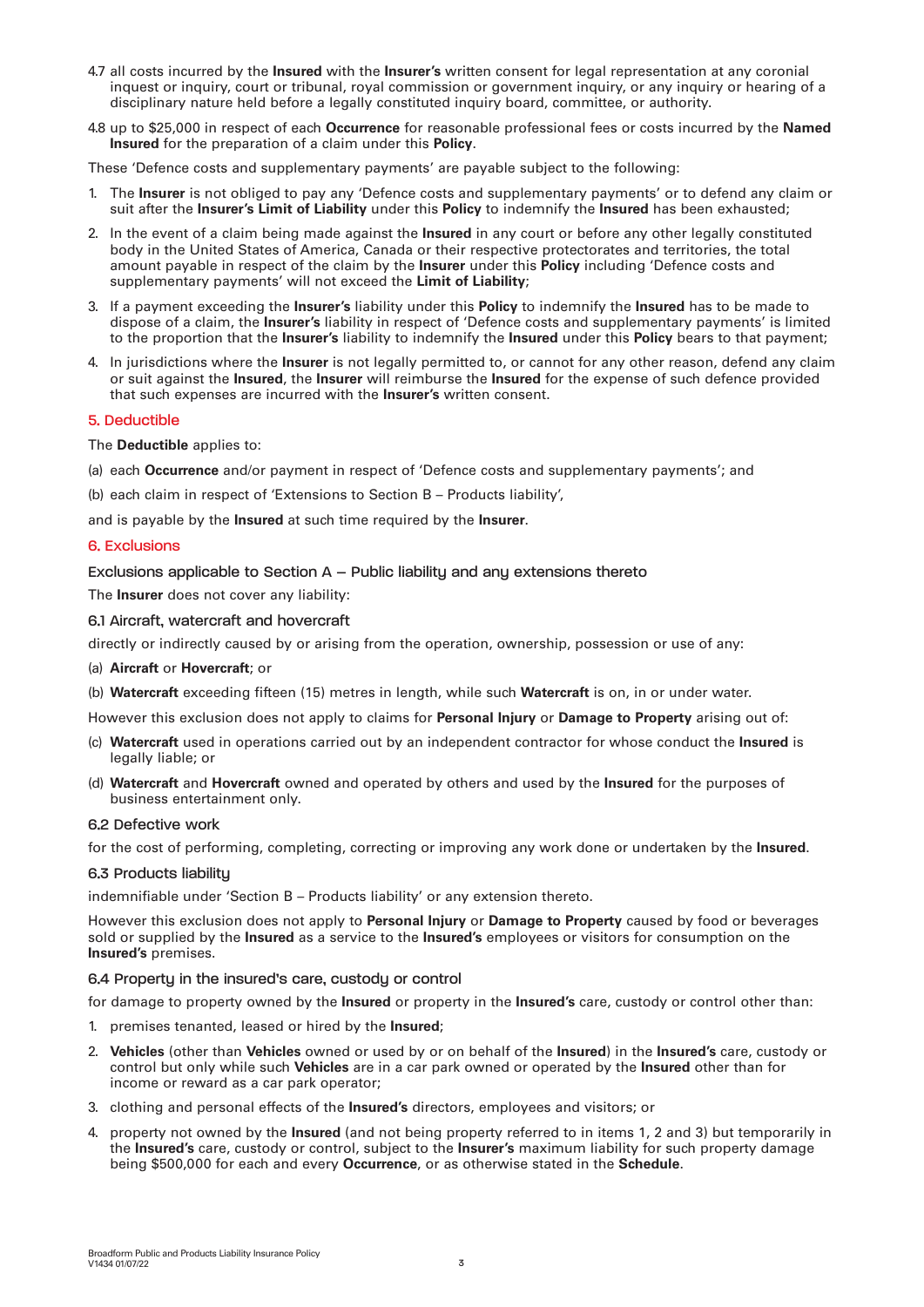<span id="page-5-0"></span>However this **Policy** does not cover liability arising out of or in any way connected with physical damage to, destruction of or loss of that part of any property upon which the **Insured** is or has been working.

## 6.5 Vehicles

directly or indirectly caused by or arising from the use of a **Vehicle** owned by, or in the physical or legal control of the **Insured** which is registered, required by law to be registered, or in respect of which insurance is required by virtue of any legislation which applies to its use (whether or not such insurance is effected).

However this exclusion shall not apply to:

- 1. liability directly or indirectly caused by or arising from the use of a **Vehicle** (other than a **Vehicle** owned or used by or on behalf of the **Insured**) whilst that **Vehicle** is in a car park owned or operated by the **Insured** other than for income or reward as a car park operator;
- 2. **Personal Injury** or **Damage to Property** occurring during the loading or unloading of a **Vehicle** caused by or arising from the collection or delivery of any goods from or to the **Vehicle** where such **Personal Injury** or **Damage to Property** occurs beyond the limits of any carriageway or thoroughfare, and where applicable legislation does not require insurance against such liability;
- 3. **Personal Injury** or **Damage to Property** caused by the use of any tool, plant or equipment forming part of or attached to or used in connection with any **Vehicle** and where applicable legislation does not require insurance against such liability; or
- 4. **Personal Injury** where the insurance required by virtue of any legislation does not provide indemnity, and the lack of indemnity is not due to a breach of legislation relating to **Vehicles**.

## Exclusions applicable to Section B – Products liability and any extensions thereto

The **Insurer** does not cover any liability:

#### 6.6 Aircraft products

directly or indirectly caused by or arising from any **Product** that is an **Aircraft** or is incorporated in an **Aircraft** with the **Insured's** knowledge and which affects the flying capabilities of an **Aircraft**.

#### 6.7 Product recall or replacement

1. for the cost of recalling, withdrawing, replacing or repairing **Products**, or of making any refund on the price paid for **Products**.

However this exclusion shall not apply:

- (a) to liability for physical damage to or destruction of **Products** caused by other **Products** if such other **Products** were physically independent at the time of such physical damage or destruction; or
- (b) where coverage is provided under 'Extension 1 Product recall expense coverage'.
- 2. for **Product Recall Expense** directly or indirectly caused by or arising from:
	- (a) any **Product** of the same trade or brand name but which is of a different batch, code or other identification from the **Product** for which **Product Recall Expense** cover has been provided;
	- (b) inherent deterioration or decomposition of any **Product** or its packaging;
	- (c) loss of customer approval or confidence, or any costs incurred to regain customer approval, or other consequential loss;
	- (d) knowledge of the **Insured** at the inception of this **Policy** of any pre-existing condition of the **Product** that may result in a claim under this **Policy**;
	- (e) mislabelling or non-labelling of any **Product** or any container or packaging of the **Product** in relation to a 'use by' or 'best before' date authorised or required by a government agency or other statutory or regulatory authority;
	- (f) continued use by the **Insured** of materials that have been banned or declared unsafe by a government agency or other responsible body;
	- (g) errors or omissions of the **Insured** or any of its employees of which officers or directors of the **Insured** knew or ought to have discovered on reasonable enquiry; or
	- (h) the demolition, destruction, disassembly or consequent reinstatement of property or structures or any part thereof to facilitate the removal of any **Product** from such property or structures.

This exclusion 6.7.2 applies to 'Extension 1 – Product recall expense coverage.'

## 6.8 Public liability

indemnifiable under 'Section A – Public liability'.

## General exclusions (applicable to both Sections A and B and any extensions thereto)

The **Insurer** does not cover any liability: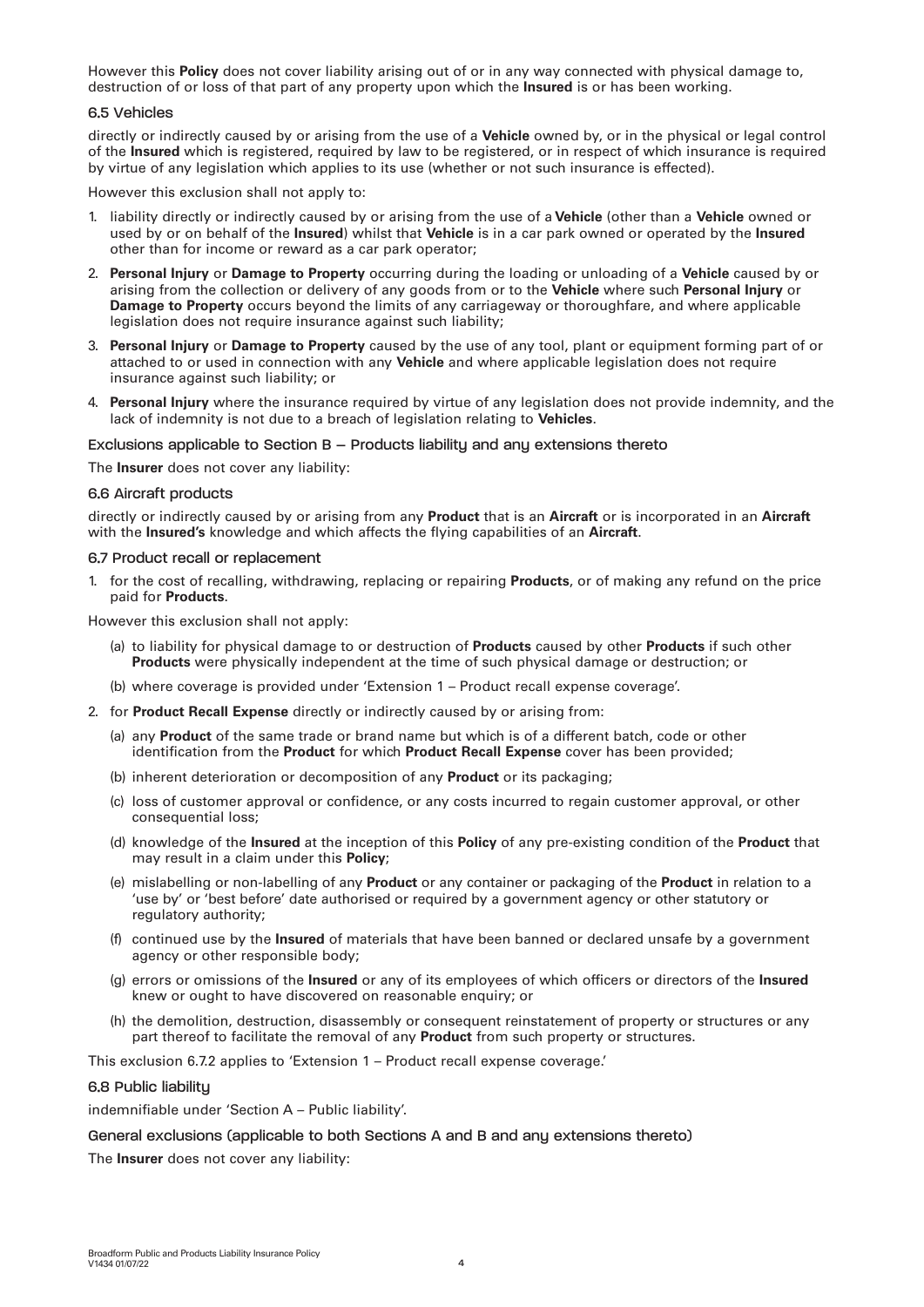## <span id="page-6-0"></span>6.9 Advertising injury

for **Advertising Injury** directly or indirectly caused by, or arising from:

- 1. failure of performance of contract, however this exclusion does not apply to claims for unauthorised appropriation of ideas based upon breach of an implied contract;
- 2. infringement of trade mark, service mark or trade name, however this exclusion shall not apply to titles or slogans;
- 3. incorrect description of any good or **Product**; or
- 4. mistake in advertised price.

## 6.10 Asbestos

directly or indirectly caused by, arising from or in connection with asbestos or materials containing asbestos.

6.11 Cyber, privacy breach and confidential or personal information breach:

directly or indirectly arising out of or in connection with:

- 1. any access to or disclosure of any **Private and Confidential Information** or **Personal Information**;
- 2. a) total or partial destruction, distortion, erasure, corruption, theft, misappropriation, misuse or alteration of **Data**;
	- (b) total or partial inability or failure to receive, send, access, manipulate or use **Data** for any time or at all; or
	- (c) any **Loss of Use**, reduction in functionality, restriction of access or inability to manipulate, repair, replacement, restoration or reproduction of any **Data**; or
- 3. any corruption, **Loss of Use** or misuse of or inability to access, process, use or operate any **Computer System**.

However, this exclusion does not apply to:

- (a) **Damage to Property**, **Bodily Injury** or **Advertising Injury** arising out of the circumstances described in subparagraphs 1, 2 or 3 above; or
- (b) mental anguish, mental injury, shock, fright or loss of consortium arising out of the circumstances described in sub-paragraph 3 above. For the avoidance of doubt, the exclusion continues to apply to mental anguish, mental injury, shock, fright or loss of consortium arising out of the circumstances described in subparagraphs 1 and 2 above.

## **Definitions**

For the purpose of this exclusion only, the following Definitions apply:

**Bodily Injury** means death, bodily injury, sickness or disease sustained by a person. Bodily Injury does not include mental impairment, mental injury, mental anguish, shock, fright, mental illness, humiliation, discrimination or any injury arising out of invasion of privacy, breach of confidentiality, defamation and/or loss of consortium.

**Damage to Property** means loss of, physical damage to or destruction of tangible property including the loss of use thereof resulting therefrom. Tangible property does not include **Data**.

**Computer System** means any computer, hardware, software, communications system, electronic device (including but not limited to smart phone, laptop, tablet, wearable device), server, cloud or microcontroller including any similar system or any configuration of the aforementioned and including any associated input, output or data storage device, networking equipment or back up facility.

**Data** means information, facts, concepts, code or any other information of any kind that is converted, recorded or transmitted in a form to be accessed, communicated, displayed, distributed, interpreted, processed, transmitted or stored or used in or by a **Computer System**.

**Loss of Use** means the inability to obtain the intended benefit which is not resulting from damage to tangible property.

**Private and Confidential Information** means any information (including **Data**) other than **Personal Information** that is not publicly available and where disclosure may affect the economic, competitive or commercial interests of the owner of the information including trade secrets, computer programs, customer information, patents, trademarks, copyrights or processing methods.

**Personal Information** means any information from which an individual may be reasonably identified or contacted, including an individual's name, telephone number, email address, tax file number, Medicare number, credit card details or any other non-public personal information as defined in the Privacy Act 1988 (Cth) or in any subsequent legislation that alters, repeals or replaces such legislation.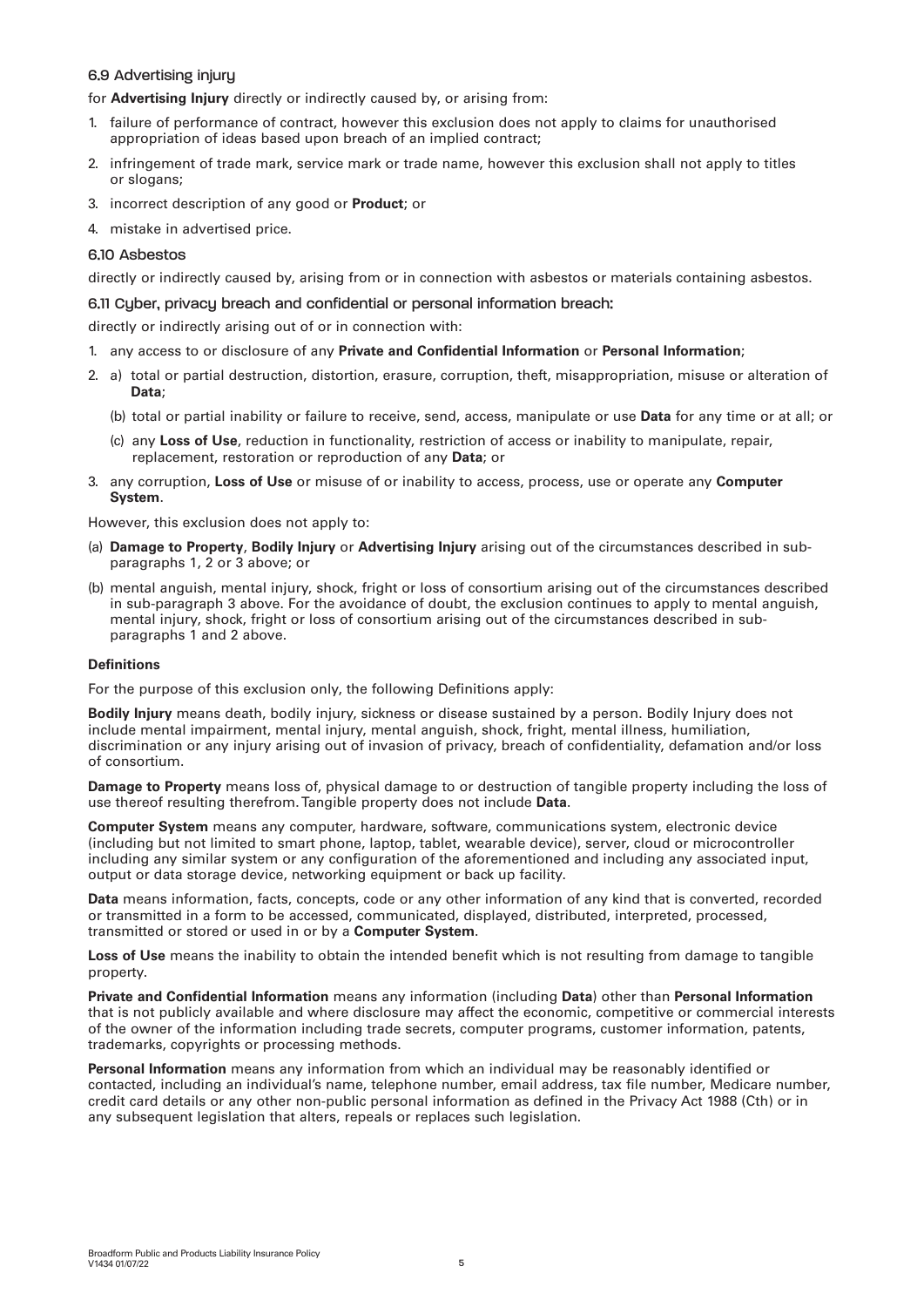## <span id="page-7-0"></span>6.12 Defamation

directly or indirectly caused by or arising from the publication or utterance of a libel or slander:

- 1. made prior to the commencement of the **Period of Insurance**;
- 2. made at the direction of the **Insured** with knowledge of the falsity thereof; or
- 3. where the occupation or business of the **Insured** is advertising, broadcasting, publishing or telecasting.

### 6.13 Employers liability

- 1. in respect of which the **Insured** is or would be entitled to indemnity under any fund, scheme, policy of insurance or self insurance pursuant to or required by any legislation relating to workers' compensation whether or not such insurance has been effected;
- 2. imposed by the provisions of any industrial award or agreement or determination where such liability would not have been imposed in the absence of such industrial award or agreement or determination; or

#### 3. relating to **Employment Practices**.

#### 6.14 Liability under agreement

assumed under a contract or agreement that requires the **Named Insured** to:

- 1. effect insurance over property; or
- 2. accept liability regardless of fault. However this exclusion does not apply where:
	- (a) that liability would otherwise exist at law in the absence of the contract or agreement; or
	- (b) the contract is an **Incidental Contract** and liability does not arise due to an obligation to insure rented, leased or hired property or an obligation to indemnify a landlord irrespective of fault.
	- (c) the contract is a Standard form Contract and:
		- (i) the **Insured** has less than twenty employees (including casual employees) at the time the contract was entered into; and
		- (ii) such contract is for the supply of goods or services or sale or grant of an interest in land; and
		- (iii) the upfront price payable is less than \$300,000 or \$1,000,000 where the contract period is greater than twelve months; and
		- (iv) the clause or provision under which the liability is assumed is deemed to be unfair under Australian Consumer Law.
	- (d) liability is assumed by the **Insured** under a warranty of fitness or quality of the **Insured's Products** implied by law or statute.

For the purpose of exclusion 6.14.2 (c) a Standard form Contract has the meaning given in section 27 of the Competition and Consumer Act 2010 - Schedule 2

## 6.15 Loss of use

for loss of use of tangible property, which has not been physically lost, damaged or destroyed, resulting from:

- 1. delay in or lack of performance by or on behalf of the **Insured** of any contract or agreement;
- 2. the failure of **Products** or work performed by or on behalf of the **Insured** to meet the level of performance, quality, fitness or durability warranted or represented by the **Insured**. However this exclusion does not apply to loss of use of other tangible property resulting from the sudden and accidental physical damage to or destruction of **Products** or work performed by or on behalf of the **Insured** after such **Product** or work has been put to their intended use by any person or organisation other than the **Insured**.

#### 6.16 Penalties and punitive damages

for fines, penalties, aggravated, exemplary, punitive or liquidated damages. However this exclusion shall not apply to punitive or exemplary damages where coverage is provided under 'Extension 3 - New Zealand punitive or exemplary damages' (Extensions to both Section A – Public Liability and Section B – Products Liability).

#### 6.17 Pollution

- 1. directly or indirectly caused by or arising from the discharge, dispersal, release, seepage, migration or escape of **Pollutants**, including the cost of testing, monitoring, treating, detoxifying, removing, neutralising or cleaning up **Pollutants**; or
- 2. for the cost of preventing the discharge, dispersal, release, seepage, migration or escape of **Pollutants**.

However this exclusion does not apply where such discharge, dispersal, release, seepage, migration or escape arises from a sudden, identifiable, unintended and unexpected event from the standpoint of the **Insured** which takes place in its entirety at a specific time and place and occurs outside of the United States of America, Canada and their respective protectorates and territories.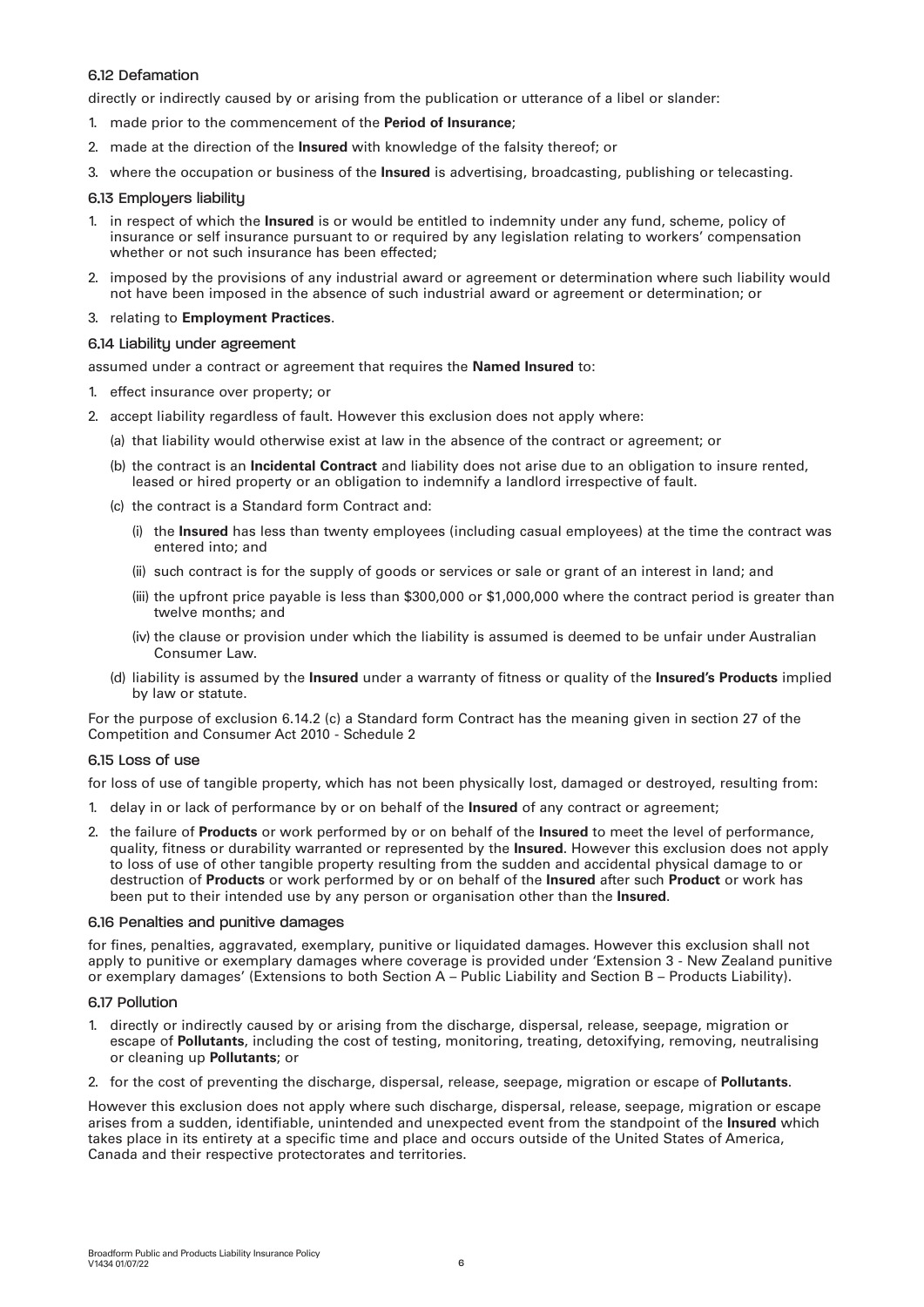## <span id="page-8-0"></span>6.18 Professional liability and errors or omissions

1. directly or indirectly caused by or arising from the rendering of or failure to render professional advice or service by 'or on behalf the **Insured**.

However this exclusion shall not apply to:

- (a) liability that arises from the rendering of or failure to render medical advice or services by **Medical Persons** employed by the **Insured** to provide first aid and other medical services on the **Insured's** premises;
- (b) **Personal Injury** or **Damage to Property** where such rendering or failure to render professional advice or service arises out of advice or service that is given gratuitously; or
- (c) coverage afforded under 'Extension 2 Product errors or omissions coverage'.
- 2. in respect of coverage provided under 'Extension 2 Product errors or omissions coverage', directly or indirectly caused by or arising from:
	- (a) claims made or threatened or in any way intimated against the **Insured** before commencement of the **Period of Insurance**;
	- (b) claims made against the **Insured** after expiry of the **Period of Insurance** even though the facts or circumstances giving rise to the claim may have occurred during the **Period of Insurance**;
	- (c) claims arising from facts or circumstances existing prior to the **Period of Insurance** and which the **Insured** knew or reasonably should have known which were likely to give rise to a claim against the **Insured**; or
	- (d) claims or possible claims notified to the **Insurer** after expiry of the **Period of Insurance**.

### 6.19 Radioactive contamination

directly or indirectly caused by or arising from:

- 1. ionising radiation or contamination by radioactivity from any nuclear fuel, weapon or waste from the combustion or fission of nuclear fuel; or
- 2. the radioactive, toxic, explosive or other hazardous properties of any nuclear assembly or nuclear component thereof.

However this exclusion shall not apply to liability arising from radio-isotopes, radium or radium compounds when used away from the place where such are made or produced and when used exclusively incidental to ordinary industrial, educational, medical or research pursuits.

## 6.20 Terrorism

directly or indirectly caused by or arising from any **Act of Terrorism**, regardless of any other cause or event contributing concurrently or in any other sequence to the **Personal Injury** or **Damage to Property**.

## 6.21 War

directly or indirectly caused by or arising from war, invasion, act of foreign enemy, hostilities or warlike operations (whether war be declared or not), civil war, rebellion, revolution, insurrection, civil commotion assuming the proportions of or amounting to a popular rising, military rising, military or usurped power.

## 7. Definitions

For the purpose of determining the cover provided by this **Policy**:

#### **Act of Terrorism** means:

an act, including but not limited to the use of force or violence and/or the threat of any person or group of persons, whether acting alone or on behalf of or in connection with any organisation or government which from its nature or context is done for, or in connection with political, religious, ideological, ethnic or similar purposes including the intention to influence any government and/or to put the public, or any section of the public in fear.

#### **Advertising Injury** means:

any unintentional:

- 1. libel, slander, defamation;
- 2. infringement of copyright or passing off of title or slogan;
- 3. piracy, unfair competition, idea misappropriation or invasion of rights of privacy;
- 4. breach of the misleading or deceptive conduct provisions of any consumer protection legislation or similar legislation of any country, state or territory,

committed or alleged to have been committed during the **Period of Insurance** in any advertisement, publicity article, broadcast, telecast or via an internet website, and caused by or arising out of the **Insured's** advertising activities.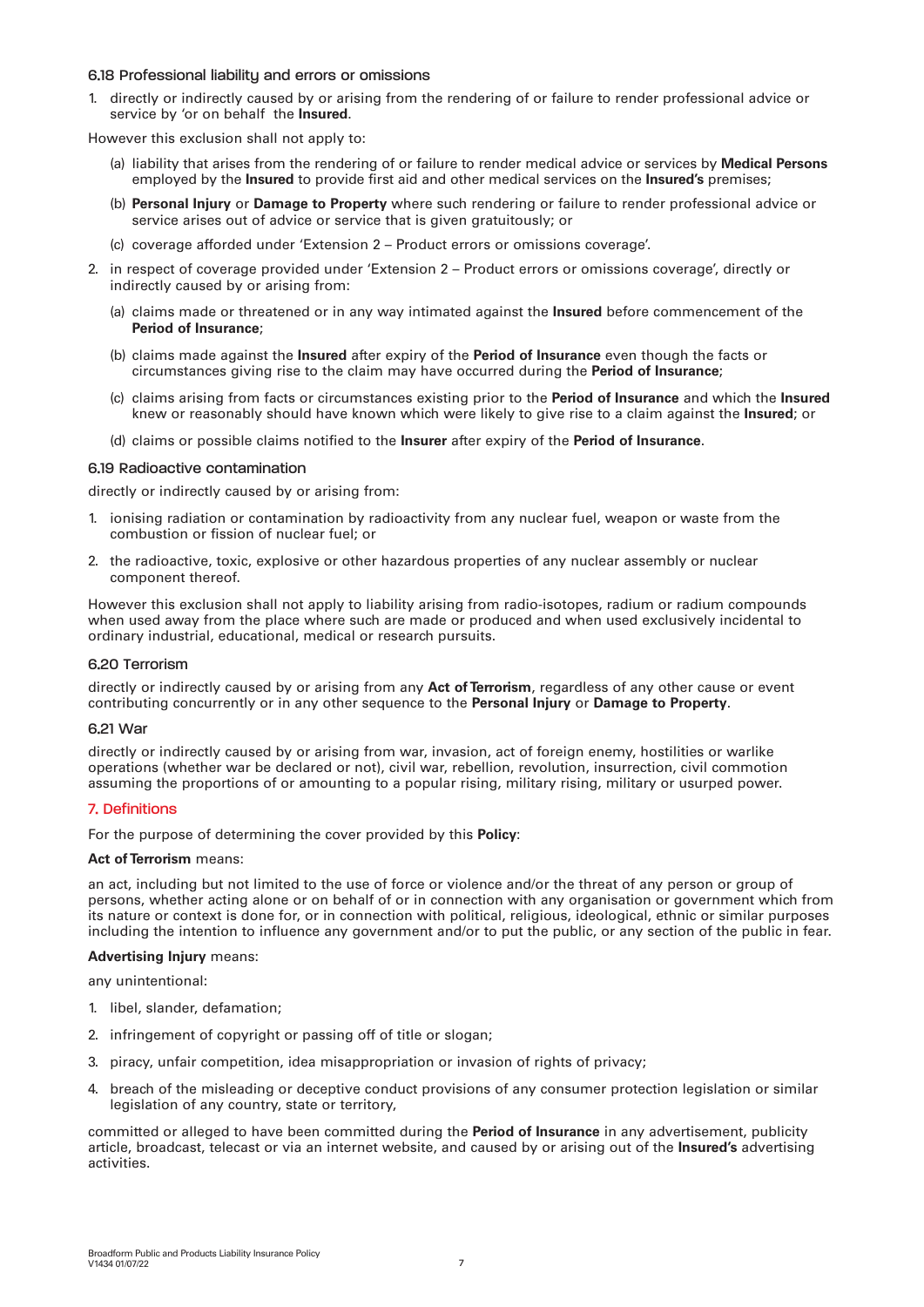## **Aircraft** means:

any craft or object designed to travel through air, atmosphere or space, other than unmanned inflatable balloons used for advertising or promotional purposes or model aircraft.

## **Business** means:

the business as described in the **Schedule** including:

- 1. any prior operations or activities which have ceased or have been disposed of where the **Insured** retains a legal liability;
- 2. the ownership of premises and/or the tenancy thereof by the **Insured**;
- 3. participation in any exhibition or conference by or on behalf of the **Insured**;
- 4. first aid, medical, ambulance or fire fighting services;
- 5. the provision of sponsorships by or on behalf of the **Insured**;
- 6. private work undertaken by the **Insured's** employees for any of the **Insured's** directors, partners, proprietors, officers or executives; and
- 7. the provision and/or management of any canteen, social and/or sporting clubs or educational, welfare and/or child care facilities by or on behalf of the **Insured**, which are primarily for the benefit of the **Insured's** employees. With respect to such child care facilities this **Policy** does not apply to **Personal Injury** directly or indirectly caused by, arising from or in connection with actual, threatened or perceived sexual assault, sexual harassment or molestation.

## **Compensation** means:

monies paid or payable by judgment, award or settlement together with any liability on the **Insured's** part to pay legal costs and expenses (other than those referred to in 'Defence costs and supplementary payments') for:

- 1. **Personal Injury**; or
- 2. **Damage to Property**; or
- 3. **Advertising Injury**; or
- 4. coverage provided under 'Extension 2 Product errors or omissions coverage',

in respect of which this insurance applies.

## **Damage to Property** means:

- 1. physical damage to, destruction of or loss of tangible property including the loss of use thereof at any time resulting therefrom; and/or
- 2. loss of use of tangible property which has not been physically damaged, destroyed or lost, provided that such loss of use is caused by or arises out of physical damage of other tangible property.

## **Deductible** means:

the amount stated in the **Schedule** payable by the **Insured**.

## **Employment Practices** means:

any wrongful or unfair dismissal, denial of natural justice, defamation, misleading representation or advertising, harassment or discrimination in respect of the **Insured's** employees.

## **Hovercraft** means:

any vessel, craft or thing made or intended to transport persons or property over land or water supported on a cushion of air.

## **Incidental Contracts** means:

- 1. any written rental, lease or hiring agreement of real or personal property, other than with respect to any term or condition contained in such rental, lease or hiring agreement that requires the **Insured** to insure such property;
- 2. any written contract with any authority or entity responsible for the supply of electricity, fuel, gas, natural gas, air, water, sewerage reticulation control systems, waste disposal facilities, telephone and communication services or other essential services, except those contracts in connection with work done for such authorities or entities;
- 3. any written contract with any railway authority for the loading, unloading and/or transport of **Products**, including contracts relating to the operation of railway sidings; and
- 4. contracts specified in the **Schedule**.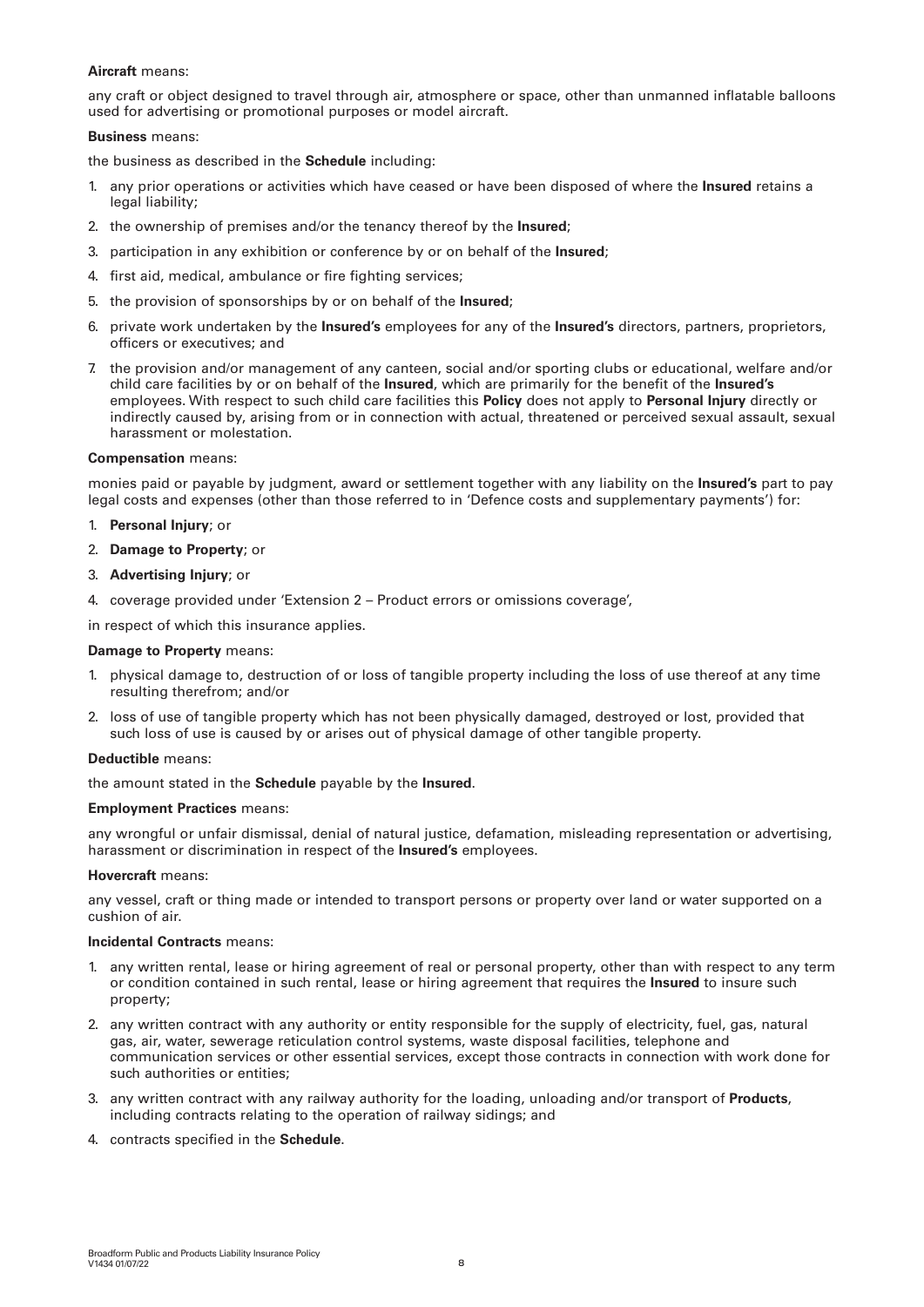### **Insured** means:

- 1. the **Named Insured**;
- 2. every past, present or future director, stockholder or shareholder, partner, proprietor, officer, executive, employee or volunteer of the **Named Insured**, including the spouse or any family member of any such person while accompanying such person on any commercial trip or function in connection with the **Business**, while such persons are acting for or on behalf of the **Named Insured** and/or within the scope of their duties in such capacities;
- 3. every principal in respect of the principal's liability arising out of:
	- (a) the performance by or on behalf of the **Named Insured** of any contract or agreement for the performance of work for such principal, but only to the extent required by such contract or agreement and in any event only for such coverage and **Limit of Liability** as is provided by this **Policy**;
	- (b) any **Products** sold or supplied by the **Named Insured**, but only in respect of the **Named Insured's** own acts or omissions in connection with such products and in any event only for such coverage and **Limit of Liability** as is provided by this **Policy**;
- 4. every person, corporation, organisation, joint venture company or partnership, to whom the **Named Insured** is obligated by virtue of any contract or agreement to provide insurance such as is afforded by this **Policy**; but only to the extent required by such contract or agreement and in any event only for such coverage and **Limit of Liability** as is provided by this **Policy**;
- 5. every officer, member, employee or voluntary helper of the **Named Insured's** canteen, social and/or sporting clubs, first aid, medical, ambulance or fire fighting services, charity or welfare work and/or child care facilities, while acting in their respective capacities as such; and
- 6. any director, partner, proprietor, officer or executive of the **Named Insured** in respect of private work undertaken by the **Named Insured's** employees for such person, and any employee whilst actually undertaking such work.

#### **Insurer** means:

AAI Limited ABN 48 005 297 807 trading as Vero Insurance.

## **Limit of Liability** means:

the limit of liability stated in the **Schedule**.

#### **Medical Persons** means:

qualified medical practitioners, dentists, nurses and first aid attendants.

#### **Named Insured** means:

the persons, organizations or entities named in the **Schedule**.

#### The **Named Insured** includes:

- 1. subsidiary companies and any other organisation under the control of the **Named Insured**;
- 2. subsidiary and/or controlled companies which are established or acquired by the **Named Insured** during the **Period of Insurance**; and
- 3. every subsidiary and/or controlled entity of the **Named Insured** which is divested during the **Period of Insurance**, but only in respect of claims made against such divested subsidiary or controlled entity caused by or arising out of **Occurrences** which occurred prior to the date of divestment.

#### **Occurrence** means:

an event, including continuous or repeated exposure to substantially the same general conditions, which results in **Personal Injury** and/or **Damage to Property** and/or **Advertising Injury** that is neither expected nor intended from the standpoint of the **Insured**.

With respect to **Personal Injury** and/or **Damage to Property**, all events of a series consequent upon or attributable to one source or original cause shall be deemed to be one **Occurrence**.

All **Advertising Injury** arising out of the same injurious material or act (regardless of the frequency or repetition thereof, the number and kind of media used, or the number of claimants) shall be deemed to be one **Occurrence**.

#### **Period of Insurance** means:

the period stated in the **Schedule** and any extension thereof which may be agreed in writing between the **Insured** and the **Insurer**.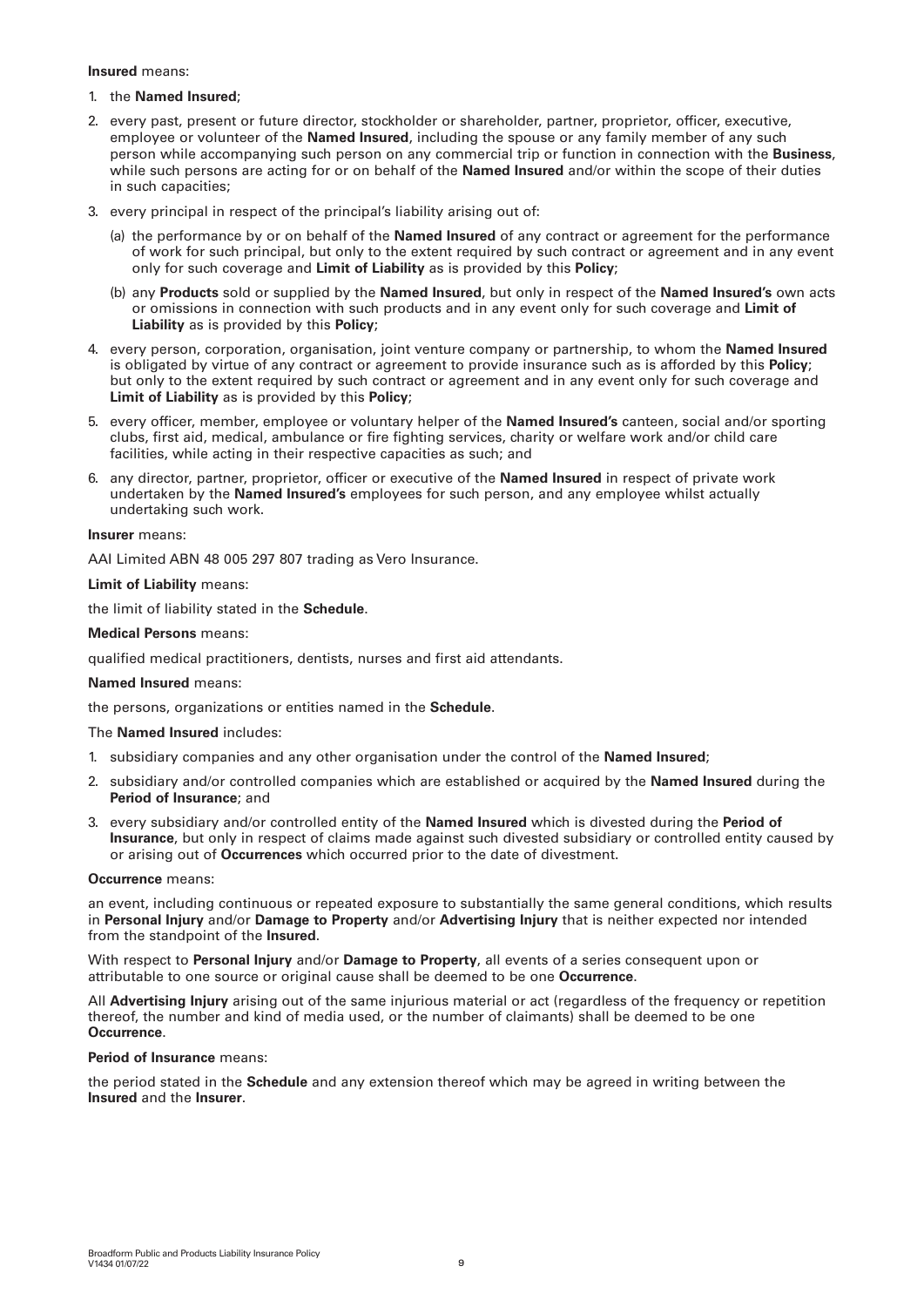## **Personal Injury** means:

- 1. bodily injury, death, sickness, disease, illness, disability, shock, fright, mental anguish and/or mental injury, including loss of consortium resulting therefrom;
- 2. the effects of false arrest, false imprisonment, wrongful detention, wrongful entry or wrongful eviction, malicious prosecution, invasion of the right to private occupation or humiliation;
- 3. the effects of libel, slander, defamation of character;
- 4. the effects of assault and battery not committed by or at the direction of the **Insured**, unless committed for the purpose of preventing or eliminating danger to persons or property; and
- 5. the effects of discrimination as a result of race, religion, sex, marital status, age, intellectual impairment, disability or otherwise (unless insurance thereof is prohibited by law) not committed by or at the direction of the **Insured**, but only with respect to liability other than fines and penalties imposed by law.

## **Policy** means:

the contract of insurance between the **Insurer** and the **Insured** which comprises this policy wording, the **Schedule** issued by the **Insurer** (including any **Schedule** replacement or renewal) and any endorsement or document issued by the **Insurer** varying coverage.

## **Pollutants** means:

any solid, liquid, gaseous or thermal irritant or contaminant including smoke, vapours, soot, fumes, acids, alkalis, chemicals and waste material, including materials that are intended to be recycled, reconditioned or reclaimed.

## **Premium** means:

the amount payable for this **Policy**. It includes all relevant government charges.

## **Products** means:

anything (after it has ceased to be in the possession or control of the **Insured**) manufactured, constructed, erected, assembled, installed, grown, extracted, produced or processed, treated, altered, modified, repaired, serviced, bottled, labelled, handled, sold, supplied, distributed, imported or exported, by or on behalf of the **Insured**, including any packaging or containers thereof, including the design, formula or specification, directions, markings, instructions, advice or warnings given or omitted to be given in connection with such products and anything which by law the **Insured** is deemed to have manufactured in the course of the **Business** including discontinued products.

## **Product Recall Expense** means:

the reasonable and necessary costs and expenses incurred by the **Insured** in relation to effecting the recall of a **Product** for:

- 1. communications to customers and the public, including media announcements;
- 2. external advice to prepare such communications;
- 3. transporting any recalled **Product** to a place designated by the **Insured**;
- 4. the hiring of necessary additional persons to conduct the duties performed by regular employees of the **Insured** who are involved in effecting the recall of a **Product**, and the hiring of necessary additional storage space;
- 5. additional remuneration paid to employees (other than salaried employees);
- 6. expenses incurred by employees for transport and accommodation; and
- 7. disposing of any recalled **Product** that cannot be reused.

## **Schedule** means:

the schedule issued by the **Insurer** in connection with this **Policy**.

## **Territorial Limits** means:

- 1. anywhere in the world except the United States of America, Canada and their respective protectorates and territories;
- 2. the United States of America, Canada and their respective protectorates and territories if the **Personal Injury** or **Damage to Property** arises from:
	- (a) **Products** exported into such countries;
	- (b) business visits of the **Insured's** directors, partners, officers, executives or employees, who are non-resident in the United States of America, Canada, other than where such persons perform manual work.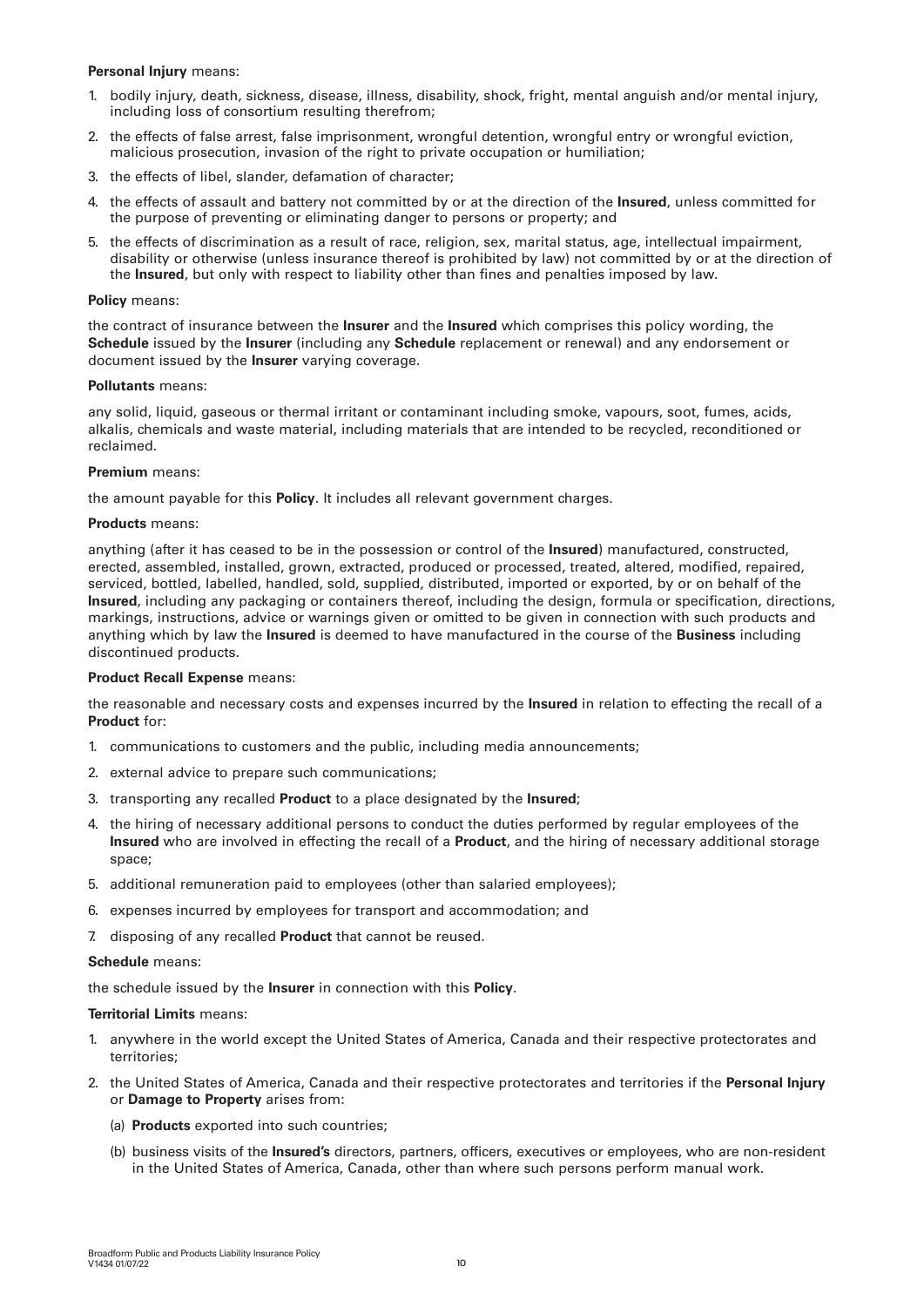## <span id="page-12-0"></span>**Vehicle** means:

any type of machine on wheels or on self-laid tracks made or intended to be propelled by other than manual or animal power, and any trailer or other attachment to be utilised in conjunction with or drawn by any such machine.

## **Watercraft** means:

any vessel, craft or thing made or intended to float on or in or travel on or through water other than model boats.

## 8. Conditions

To the extent allowed by the Insurance Contracts Act 1984, the following Conditions apply and in the event of breach the **Insurer** may refuse indemnity.

## 8.1 Adjustment

If the **Premium** for this **Policy** has been calculated on estimates provided by the **Named Insured** and the **Policy** is identified as subject to adjustment based on a minimum and/or deposit **Premium**, the **Named Insured** shall within a reasonable period after expiry of each **Period of Insurance** furnish to the **Insurer** such information as the **Insurer** may require for such expired period and the **Premium** for such period shall be adjusted by the **Insurer** and the difference be paid by or allowed to the **Named Insured** subject to any minimum **Premium** applicable.

The **Named Insured** shall keep an accurate record containing all particulars relative thereto and shall at all reasonable times allow the **Insurer** to inspect such record.

## 8.2 Cancellation

The **Named Insured** may cancel this **Policy** by giving notice in writing to the **Insurer**. If such notice is given, the cancellation will take effect on the day the notice is received by the **Insurer**.

The **Insurer** may cancel this **Policy** in any of the circumstances set out in the Insurance Contracts Act 1984.

A refund of **Premium** will be allowed pro rata of the **Premium** for the unexpired **Period of Insurance**, subject to any minimum and deposit **Premium** that may apply.

When the **Premium** is subject to adjustment, cancellation will not affect the obligation of the **Insured** to supply to the **Insurer** such information as is necessary to permit the **Premium** adjustment to be calculated and to pay the amount of the adjustment applicable up to the date of cancellation.

## 8.3 Claims conditions

- 1. In the event of an **Occurrence** or loss or if an **Occurrence** or loss appears reasonably likely to take place the **Insured** must as soon as reasonably practical take at its own expense all responsible steps to prevent or minimise **Personal Injury, Damage to Property, Advertising Injury** and/or any other loss or expense.
- 2. Subject to paragraph 3 below for claims made under 'Extension 2 Product errors or omissions coverage', the **Insured** must give notice in writing to the **Insurer** as soon as possible of every **Occurrence** or loss likely to give rise to a claim under this **Policy** and must as soon as reasonably practical forward to the **Insurer** all documents and information relevant to each such **Occurrence** or loss including but not limited to every demand, writ, summons, proceedings, notice of prosecution, inquest or inquiry and all associated information.
- 3. 'Extension 2 Product errors or omissions coverage' is issued on a 'claims made and notified' basis. In the event of a claim under this Extension, the notice of claims must comply with the 'Claims made and notified basis of coverage' notice attached to this **Policy**.
- 4. The **Insured** must not, without the **Insurer's** prior written consent, make any admission, offer, promise or payment in connection with any **Occurrence** or loss.
- 5. The **Insured** must use its best endeavours to preserve all property, any **Product**, appliance and plant and all other things which may assist in the investigation or defence of a claim or in the exercise of rights of subrogation and so far as may be reasonably practicable no alteration or repair is to be effected without the consent of the **Insurer** until the **Insurer** has had an opportunity of inspection.
- 6. In respect of any **Occurrence** or loss covered under this **Policy**, the **Insurer** has the right, if it so elects, to defend any suit against the **Insured** seeking **Compensation** or reimbursement of expenses for an **Occurrence** or loss and to bring any cross claim in the name of the **Insured** even if any of the allegations of the suit are groundless, false or fraudulent, and may make such investigation and settlement of any claim or suit as it deems expedient. However the **Insurer** is not obligated to pay any claim or judgment or to defend any suit after the **Insurer's** liability under this **Policy** in respect of the claim has been exhausted.
- 7. The **Insured** must use all reasonable endeavours to co-operate with the **Insurer** and comply with the terms and conditions of this **Policy**, and assist as as reasonably required in enforcing any right to contribution or indemnity from any person, corporation or organisation.

## 8.4 Cross liability

Each of the parties comprising the **Insured** is considered a separate legal entity and the word **Insured** applies to each party as if a separate policy had been issued to each of the said parties, provided always that:

- 1. each of such parties shall be separately subject to the terms, conditions, exclusions and definitions of this **Policy**; and
- 2. nothing contained in this clause will operate to increase the **Insurer's** liability under this **Policy**.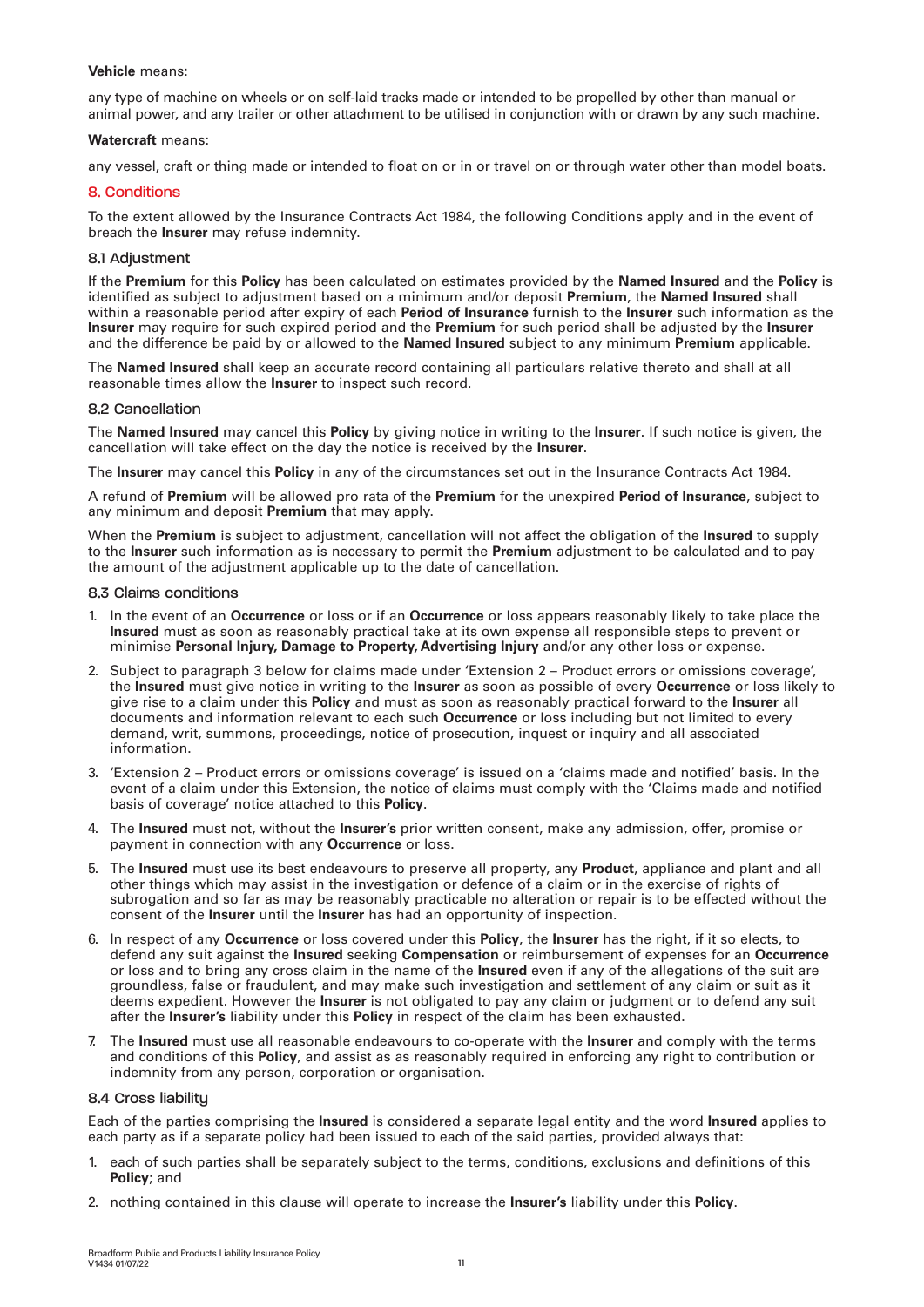## 8.5 Currency

All amounts referred to in this **Policy** are in Australian Dollars.

If the **Insured** incurs liability to settle any claim for an amount stated in the local currency of any country or territory outside the Commonwealth of Australia, where an award is made or a settlement is agreed upon, then, the amount payable by the **Insurer** shall be the value of such award or settlement together with costs awarded or payable to any claimant converted to Australian Dollars at the applicable currency rate of exchange on the date on which the payment is made, subject to the **Limit of Liability**.

#### 8.6 Goods and Services Tax

As part of the **Premium**, the **Insurer** will charge the **Named Insured** an amount on account of GST.

The **Named Insured** must inform the **Insurer** of the extent to which there is an entitlement to an input tax credit for that GST amount each time that it notifies a claim under this **Policy**. No payment will be made to the **Named Insured** for any GST liability that it may incur on the settlement of a claim if it does not inform the **Insurer** of its entitlement or correct entitlement to an input tax credit.

Despite the other terms of this **Policy**, the **Insurer's** liability to the **Named Insured** will be calculated taking into account any input tax credit to which the **Named Insured** is entitled for any acquisition which is relevant to the claim, or to which it would have been entitled had it made a relevant acquisition.

'GST', 'input tax credit', 'acquisition' and 'supply' have the meaning given in A New Tax System (Goods and Services Tax) Act 1999.

## 8.7 Inspection and Audit

The **Insurer** shall be permitted but not obliged to inspect the **Insured's** property and operations at any reasonable time. Neither the **Insurer's** right to make inspections nor the making thereof nor any report thereon shall constitute an undertaking, on behalf of or for the benefit of the **Insured** or others, to determine or warrant that such property or operations are safe.

The **Insurer** may examine and audit the **Insured's** books and records at any reasonable time during the **Period of Insurance** and extensions thereof and within six years after the final termination of this **Policy**, as far as they relate to the subject matter of this insurance.

## 8.8 Law and jurisdiction

Should any dispute arise concerning this **Policy**, the dispute will be determined in accordance with the law of the applicable State or Territory of Australia. In relation to any such dispute the parties agree to submit to the jurisdiction of any competent court in a State or Territory of Australia.

## 8.9 Material facts

The **Named Insured** must notify the **Insurer** as soon as reasonably practical of any change to the **Insured's Business** that would change the nature of the risk covered by this **Policy**.

## 8.10 Reasonable care

The **Insured** at their own expense shall take all reasonable measures and care to:

- 1. maintain premises and plant in satisfactory condition;
- 2. employ only competent employees;
- 3. comply with all statutory obligations, by-laws or regulations imposed by any public authority for the safety of persons or property;
- 4. prevent **Personal Injury** and/or **Damage to Property** and/or **Advertising Injury** and/or any other loss, damage or expense; and
- 5. prevent the manufacture, sale or supply of defective **Products**.

#### 8.11 Subrogation rights

In the event of any payment under this **Policy**, the **Insurer** will be subrogated to all the **Insured's** rights of recovery against any person or organisation and the **Insured** shall execute and deliver any appropriate instruments and papers and do whatever else is necessary to secure such rights. Any amount so recovered shall be applied in accordance with the provisions of s.67 of the Insurance Contracts Act 1984.

The **Insurer** agrees to waive all rights of subrogation under this **Policy** against each of the parties described as an **Insured**. However, where an **Insured** is protected from liability insured against hereunder by any other policy of insurance or indemnity our subrogation right is not waived to the extent and up to the amount of cover provided by such other policy of insurance or indemnity.

#### 8.12 Endorsements

An endorsement does not affect or increase the **Limit of Liability** or any other term of this **Policy**, except to the extent specifically provided in the endorsement. For the avoidance of doubt, each endorsement is otherwise subject to the all the terms, conditions, exclusions, definitions and **Limits of Liability** of this **Policy**.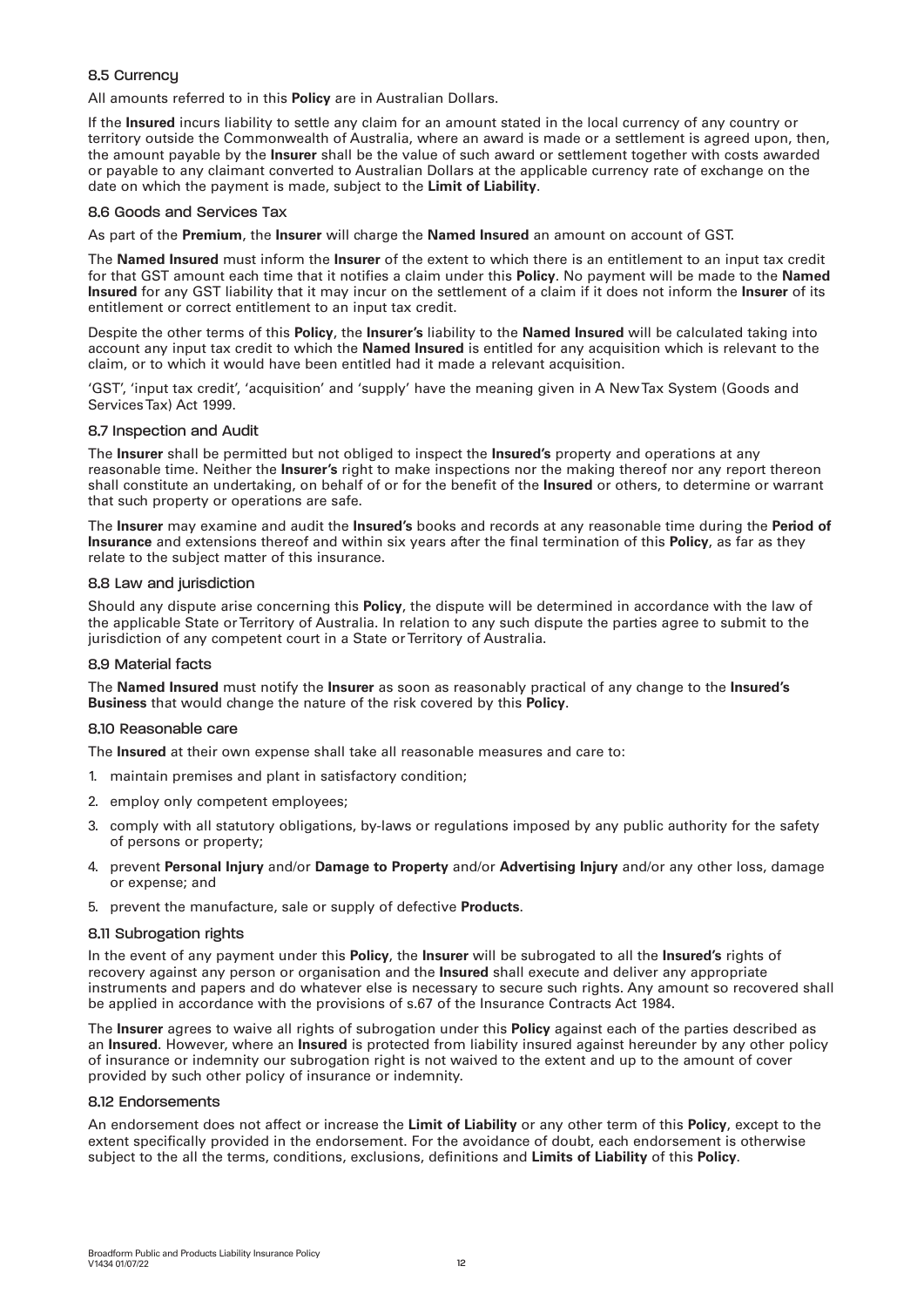## <span id="page-14-0"></span>8.13 Payment of premium

The **Named Insured** must pay the **Premium** specified in the **Schedule** for the **Period of Insurance** to the **Insurer** by the due date. If the **Named Insured** does not pay the **Premium** by the due date, the **Insurer** is entitled to cancel this **Policy** in accordance with the Insurance Contracts Act 1984.

## 8.14 Other insurance

In the event of any claim being made under this **Policy**, the **Insured** must notify and give details of to the **Insurer**  of any other insurance policy or policies insuring the same risk insured under this **Policy**.

## Notices

These notices do not form part of the policy.

## 1. Your duty of disclosure

Before you enter into an insurance contract, you have a duty to tell us anything that you know, or could reasonably be expected to know, may affect our decision to insure you and on what terms.

You have this duty until we agree to insure you.

You have the same duty before you renew, extend, vary or reinstate an insurance contract.

## **You do not need to tell us anything that:**

- $\blacktriangledown$  reduces the risk we insure you for; or
- ▼ is common knowledge; or
- ▼ we know or should know as an insurer; or
- $\blacktriangledown$  we waive your duty to tell us about.

## If you do not tell us something

If you do not tell us anything you are required to, we may cancel your contract or reduce the amount we will pay you if you make a claim, or both.

If your failure to tell us is fraudulent, we may refuse to pay a claim and treat the contract as if it never existed.

## 2. Claims made and notified basis of coverage

'Extension 2 – Product errors or omissions coverage' is issued on a 'claims made and notified' basis.

This means that coverage under this extension only responds to:

- (a) claims first made against you during the period of insurance and notified to the insurer during the period of insurance, provided that you were not aware at any time prior to the policy inception of circumstances which would have put a reasonable person in your position on notice that a claim may be made against you; and
- (b) written notification of facts pursuant to section 40(3) of the Insurance Contracts Act 1984. The facts that you may decide to notify, are those which might give rise to a claim against you. Such notification must be given as soon as reasonably practicable after you become aware of the facts and prior to the period of insurance expiring. If you give written notification of facts the policy will respond even though a claim arising from those facts is made against you after the policy has expired. For your information, s40(3) of the Insurance Contracts Act 1984 is set out below:

'Where the insured gave notice in writing to the insurer of facts that might give rise to claim against the insured as soon as was reasonably practicable after the insured became aware of those facts but before the insurance cover provided by the contract expired, the insurer is not relieved of liability under the contract in respect of the claim when made by reason only that it was made after the expiration of the period of the insurance cover provided by the contract.'

When the period of insurance expires, no new notification of facts can be made on the expired policy even though the event giving rise to the claim against you may have occurred during the period of insurance.

## 3. Privacy statement

AAI Limited trading as Vero Insurance is the insurer and issuer of your commercial insurance product, and is a member of the Suncorp Group, which we'll refer to simply as "the Group".

## Why do we collect personal information?

Personal information is information or an opinion about an identified individual or an individual who is reasonably identifiable. We collect personal information so that we can:

- $\blacktriangledown$  identify you and conduct appropriate checks;
- $\blacktriangledown$  understand your requirements and provide you with a product or service;
- $\blacktriangledown$  set up, administer and manage our products and services and systems, including the management and administration of underwriting and claims;
- $\blacktriangledown$  assess and investigate any claims you make under one or more of our products;
- ▼ manage, train and develop our employees and representatives;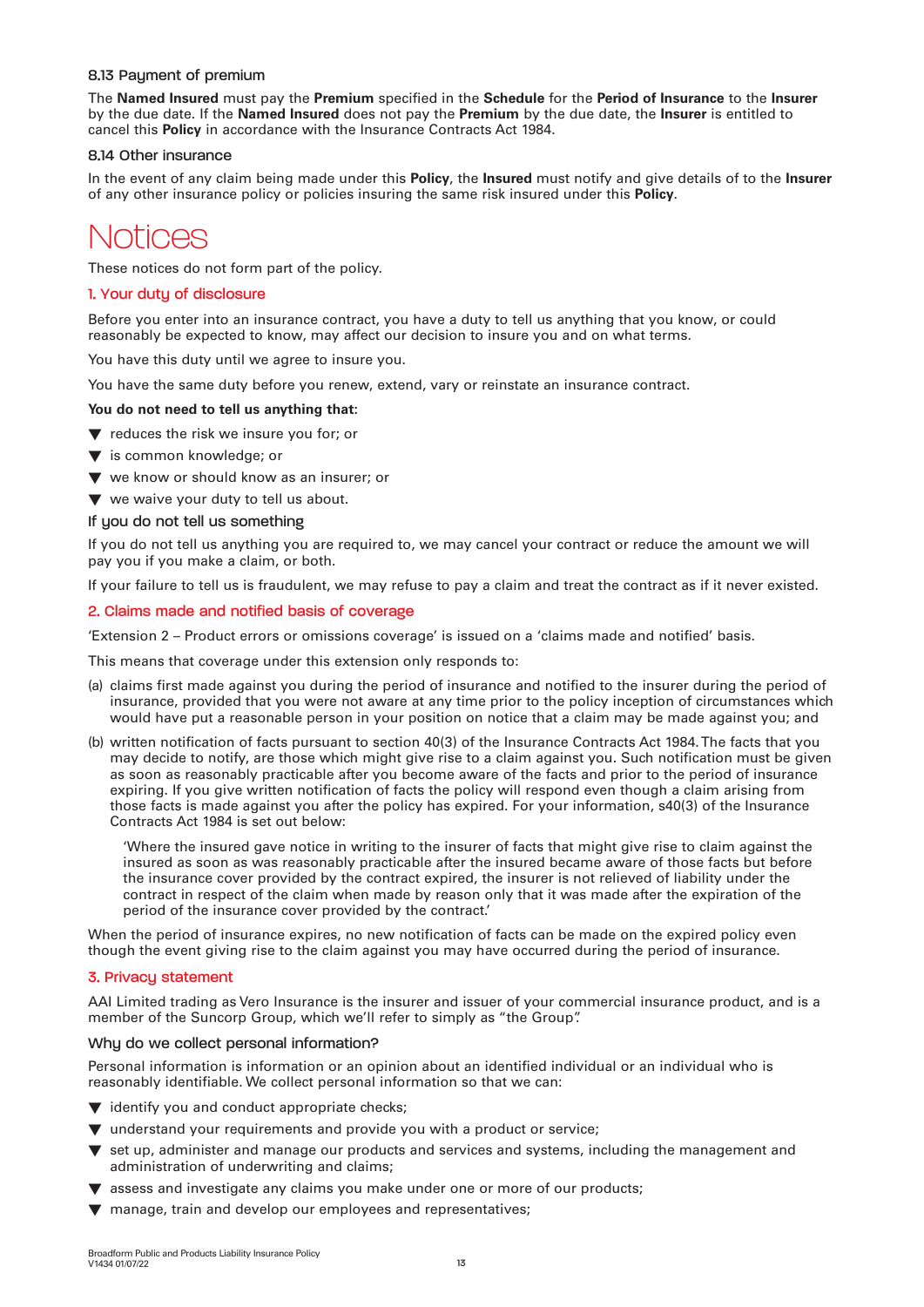- $\blacktriangledown$  manage complaints and disputes, and report to dispute resolution bodies; and
- W get a better understanding of you, your needs, your behaviours and how you interact with us, so we can engage in product and service research, development and business strategy including managing the delivery of our services and products via the ways we communicate with you.

## What happens if you don't give us your personal information?

If we ask for your personal information and you don't give it to us, we may not be able to provide you with any, some, or all of the features of our products or services.

## How we handle your personal information

We collect your personal information directly from you and, in some cases, from other people or organisations. We also provide your personal information to other related companies in the Group, and they may disclose or use your personal information for the purposes described in 'Why do we collect personal information?' in relation to products and services they may provide to you. They may also use your personal information to help them provide products and services to other customers, but they'll never disclose your personal information to another customer without your consent.

Under various laws we will be (or may be) authorised or required to collect your personal information. These laws include the Anti-Money Laundering and Counter-Terrorism Financing Act 2006, Personal Property Securities Act 2009, Corporations Act 2001, Autonomous Sanctions Act 2011, Income Tax Assessment Act 1997, Income Tax Assessment Act 1936, Tax Administration Act 1953, A New Tax System (Goods and Services Tax) Act 1999 and the Australian Securities and Investments Commission Act 2001, as those laws are amended and includes any associated regulations.

We will use and disclose your personal information for the purposes we collected it as well as purposes that are related, where you would reasonably expect us to. We may disclose your personal information to and/or collect your personal information from:

- $\blacktriangledown$  other companies within the Group and other trading divisions or departments within the same company (please see our Group Privacy Policy for a list of brands/companies);
- ▼ any of our Group joint ventures where authorised or required;
- ▼ customer, product, business or strategic research and development organisations;
- $\blacktriangledown$  data warehouse, strategic learning organisations, data partners, analytic consultants;
- W social media and other virtual communities and networks where people create, share or exchange information;
- ▼ publicly available sources of information;
- I clubs, associations, member loyalty or rewards programs and other industry relevant organisations;
- W a third party that we've contracted to provide financial services, financial products or administrative services – for example:
	- $\blacktriangledown$  information technology providers,
	- W administration or business management services, consultancy firms, auditors and business management consultants,
	- $\blacktriangledown$  marketing agencies and other marketing service providers,
	- $\blacktriangledown$  claims management service providers
	- $\nabla$  print/mail/digital service providers, and
	- $\blacktriangledown$  imaging and document management services:
- W any intermediaries, including your agent, adviser, a broker, representative or person acting on your behalf, other Australian Financial Services Licensee or our authorised representatives, advisers and our agents;
- $\blacktriangledown$  a third party claimant or witnesses in a claim;
- $\blacktriangledown$  accounting or finance professionals and advisers;
- ▼ government, statutory or regulatory bodies and enforcement bodies;
- $\blacktriangledown$  policy or product holders or others who are authorised or noted on the policy as having a legal interest, including where you are an insured person but not the policy or product holder;
- $\blacktriangledown$  in the case of a relationship with a corporate partner such as a bank or a credit union, the corporate partner and any new incoming insurer;
- ▼ the Australian Financial Complaints Authority or any other external dispute resolution body;
- $\blacktriangledown$  credit reporting agencies;
- W other insurers, reinsurers, insurance investigators and claims or insurance reference services, loss assessors, financiers;
- $\blacktriangledown$  legal and any other professional advisers or consultants;
- $\blacktriangledown$  hospitals and, medical, health or wellbeing professionals;
- $\blacktriangledown$  debt collection agencies;
- W any other organisation or person, where you've asked them to provide your personal information to us or asked us to obtain personal information from them, eg your mother.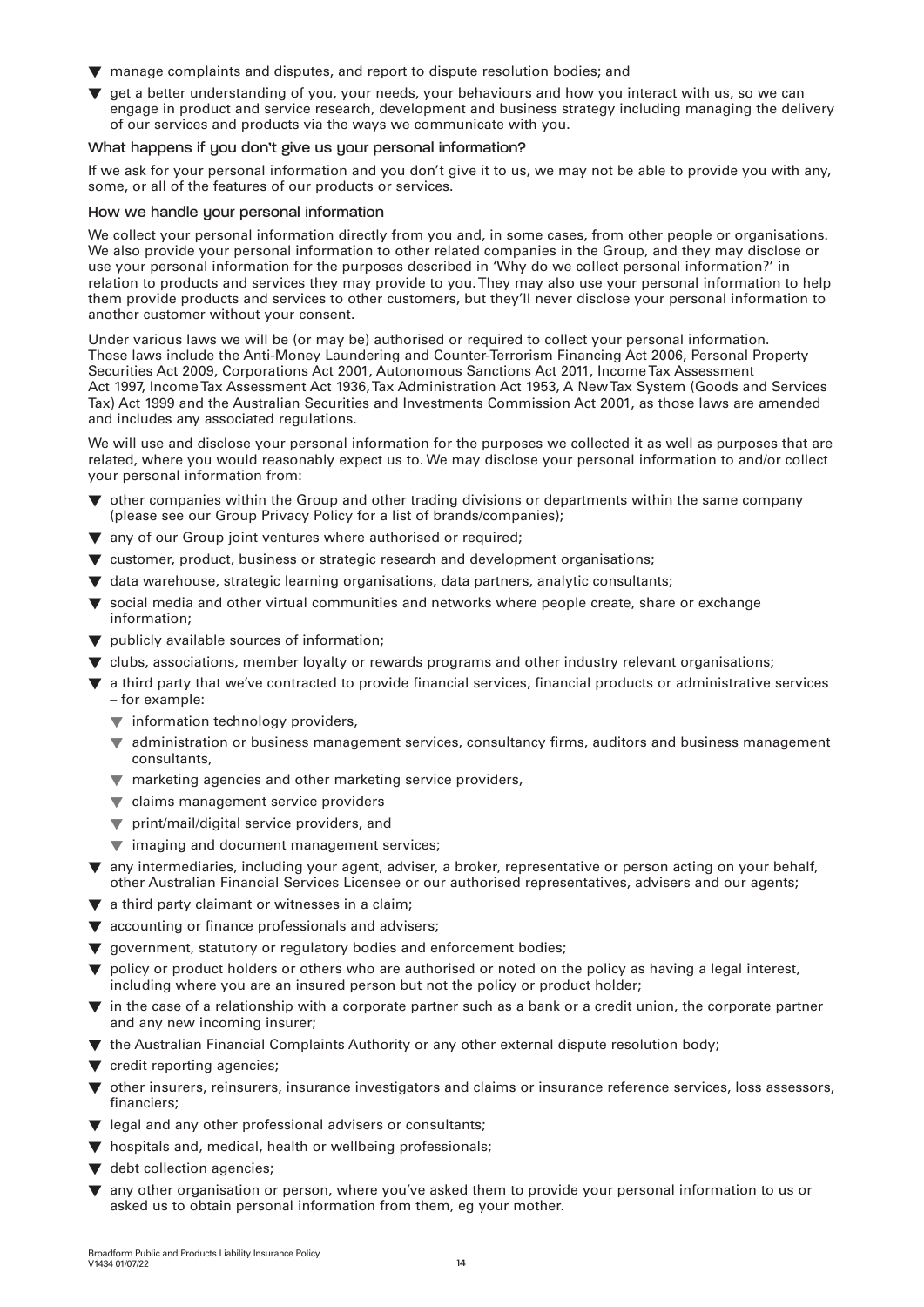We'll use a variety of methods to collect your personal information from, and disclose your personal information to, these persons or organisations, including written forms, telephone calls and via electronic delivery. We may collect and disclose your personal information to these persons and organisations during the information life cycle, regularly, or on an ad hoc basis, depending on the purpose of collection.

## Overseas disclosure

Sometimes, we need to provide your personal information to – or get personal information about you from – persons or organisations located overseas, for the same purposes as in 'Why do we collect personal information?'

The complete list of countries is contained in our Group Privacy Policy, which can be accessed at www.vero.com.au/privacy, or you can call us for a copy.

From time to time, we may need to disclose your personal information to, and collect your personal information from, other countries not on this list. Nevertheless, we will always disclose and collect your personal information in accordance with privacy laws.

## How to access and correct your personal information or make a complaint

You have the right to access and correct your personal information held by us and you can find information about how to do this in the Suncorp Group Privacy Policy.

The Policy also includes information about how you can complain about a breach of the Australian Privacy Principles and how we'll deal with such a complaint. You can get a copy of the Suncorp Group Privacy Policy. Please use the contact details in **Contact Us**.

#### Contact us

For more information about our privacy practices including accessing or correcting your personal information, making a complaint, or obtaining a list of overseas countries you can:

- ▼ Visit www.vero.com.au/privacy.
- ▼ Speak to us directly by phoning one of our Sales & Service Consultants on: 1300 888 073 or by
- $\blacktriangledown$  Email us at privacyaccessrequests@vero.com.au

## 4. General Insurance Code of Practice

We support and adhere to the General Insurance Code of Practice. By incorporating these standards into our business, we are committed to providing the highest level of service to our customers, every time. Access a copy of the Code at http://www.codeofpractice.com.au/ or alternatively, contact the Insurance Council of Australia on 9253 5100.

## 5. Our complaints handling procedures

#### Resolving your complaints

If you think we have let you down in any way, or our service is not what you expect (even if through one of our agents or representatives), please tell us so we can help. You can tell us by phone, in writing or in person.

Should you tell us in writing it will help to send us the full details of your complaint together with any supporting documents and an explanation of what you want us to do. If you would like to come in to talk to us face to face, please call and we will arrange an appointment for a meeting.

#### What we will do to resolve your complaint

When you first let us know about your complaint or concern the person trying to resolve your complaint will listen to you, consider the facts and contact you to resolve your complaint as soon as possible, usually within 24 hours.

If you are not satisfied with this person's decision on your complaint, then it will be referred to the relevant operational manager, who will contact you within 5 working days.

Should you not be satisfied with the operational manager's decision, then it will be referred to the general manager (or their delegate). We will send you our final decision within 15 working days from the date you first made your complaint.

#### What if you are not satisfied with our final decision?

We expect our procedures will deal fairly and promptly with your complaint. However if you are not satisfied with our final decision there are external dispute remedies such as mediation, arbitration or legal action.